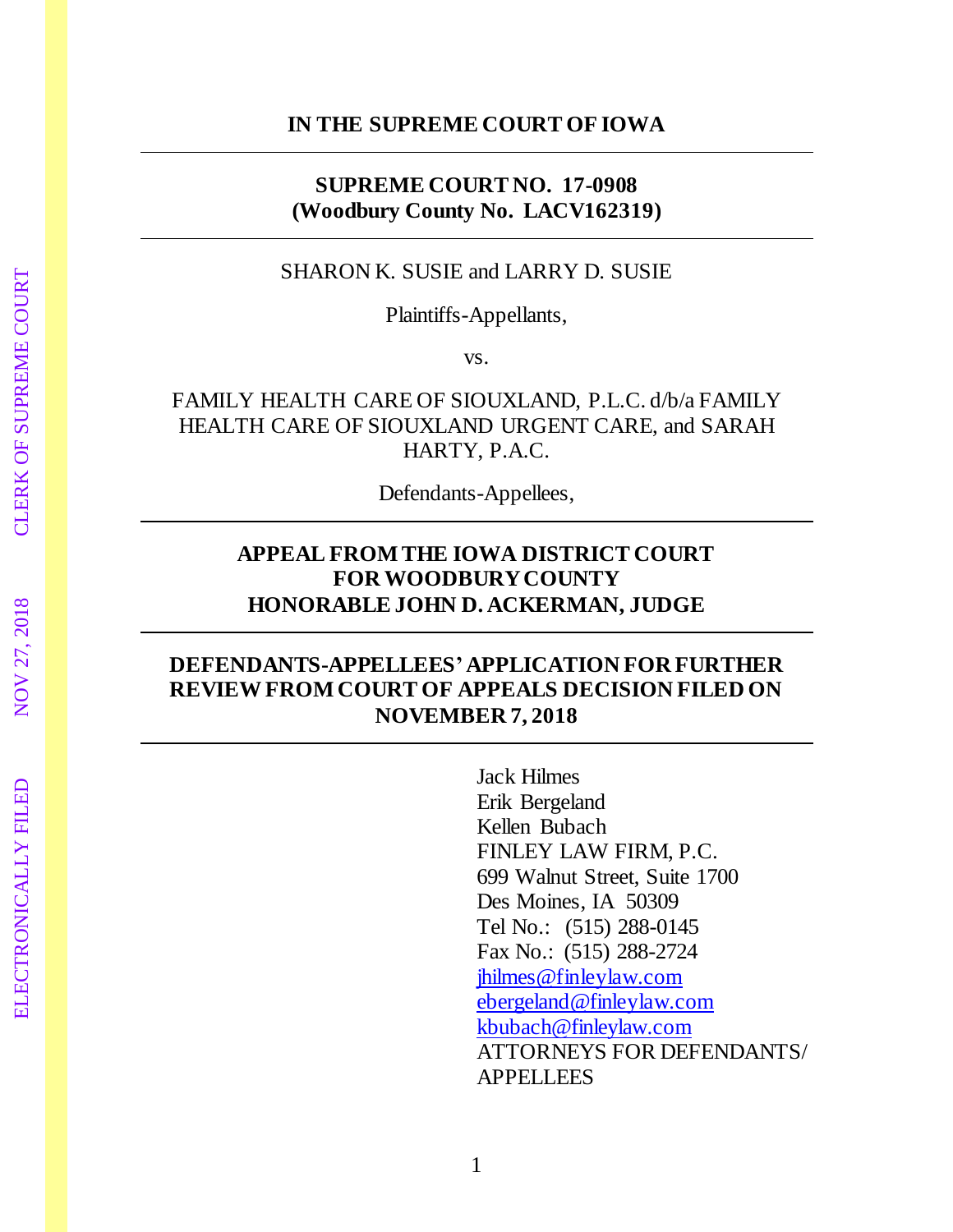### **QUESTIONS PRESENTED FOR REVIEW**

- **I. DID THE DISTRICT COURT CORRECTLY GRANT THE DEFENDANTS'MOTION FOR SUMMARY JUDGMENT ON CAUSATION GROUNDS, WHERE PLAINTIFFS DID NOT HAVE EXPERT TESTIMONY THAT THE OUTCOME MORE LIKELY THAN NOT WOULD HAVE BEEN DIFFERENT WITH EARLIER DIAGNOSIS AND TREATMENT?**
- **II. DID THE DISTRICT COURT CORRECTLY GRANT THE DEFENDANTS'MOTION FOR SUMMARY JUDGMENT ON PLAINTIFFS' LOSS OF CHANCE THEORY WHERE PLAINTIFFS HAD NO EXPERT TESTIMONY ON WHAT THE LOSS OF CHANCE WAS, IF ANY?**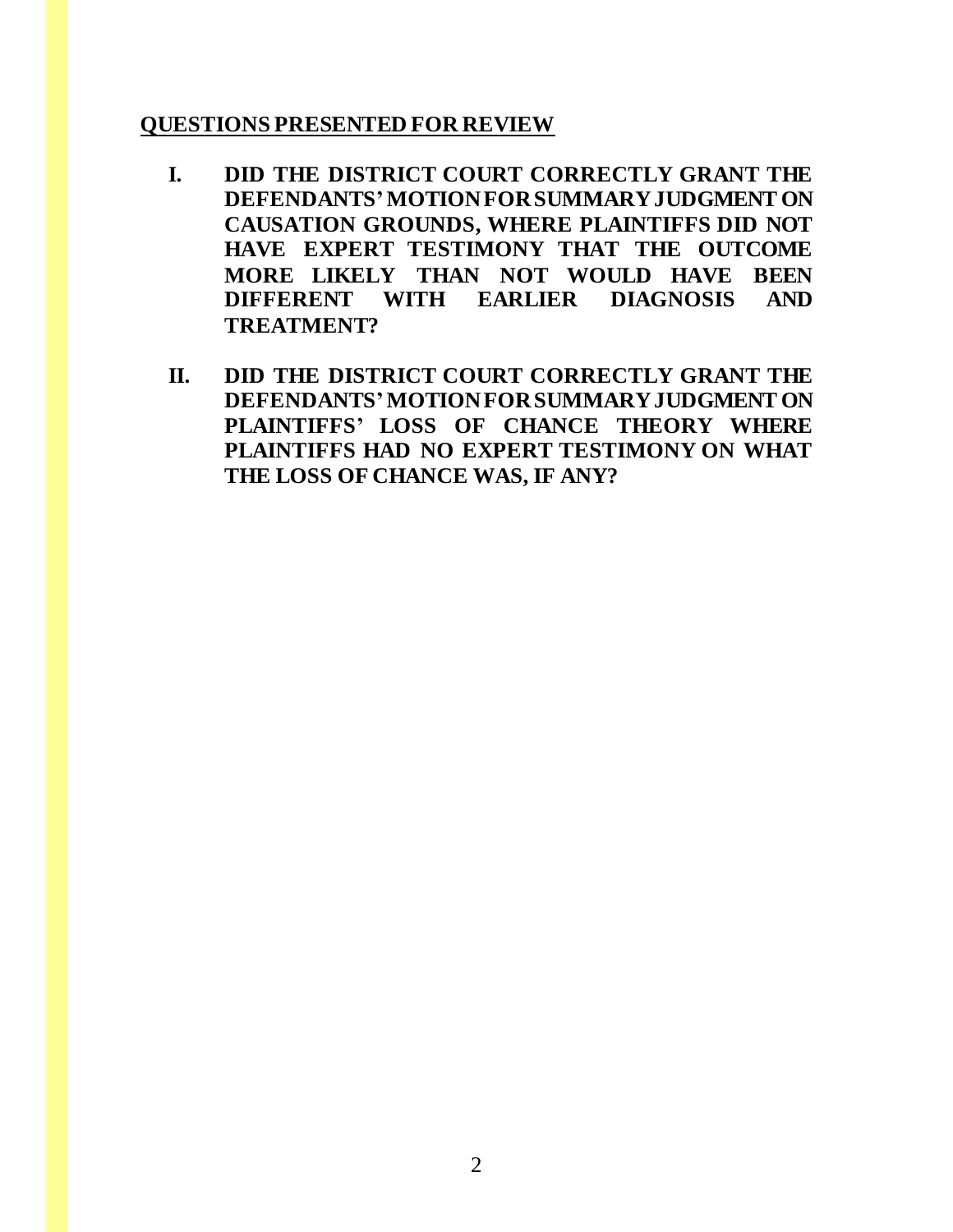# **TABLE OF CONTENTS**

| $\mathbf{I}$ . |                | THE DISTRICT COURT CORRECTLY HELD THERE WAS<br><b>INSUFFICIENT EVIDENCE OF BUT-FOR CAUSATION 12</b>                                                                                                                                                                                                     |
|----------------|----------------|---------------------------------------------------------------------------------------------------------------------------------------------------------------------------------------------------------------------------------------------------------------------------------------------------------|
|                | a.             | Expert Testimony Is Required to Establish the Prima Facie                                                                                                                                                                                                                                               |
|                | $\mathbf{b}$ . | The Court of Appeals Erred in Finding There Was Sufficient<br>Expert Evidence to Create a Fact Issue on Causation 14<br>Dr. Schechter's Testimony Fails to Establish the<br>i<br>Causation Element of Plaintiffs' Prima Facie Case  16<br>ii.<br>Dr. Schechter's 1.508 Report Does Not Create a Genuine |
|                | $\mathbf{C}$ . | The Testimony from Other Physicians Does Not Create a                                                                                                                                                                                                                                                   |
| $\Pi$ .        |                | THE DISTRICT COURT CORRECTLY HELD THERE WAS<br>INSUFFICIENT EVIDENCE OF LOSS OF CHANCE 23                                                                                                                                                                                                               |
|                |                |                                                                                                                                                                                                                                                                                                         |
|                |                |                                                                                                                                                                                                                                                                                                         |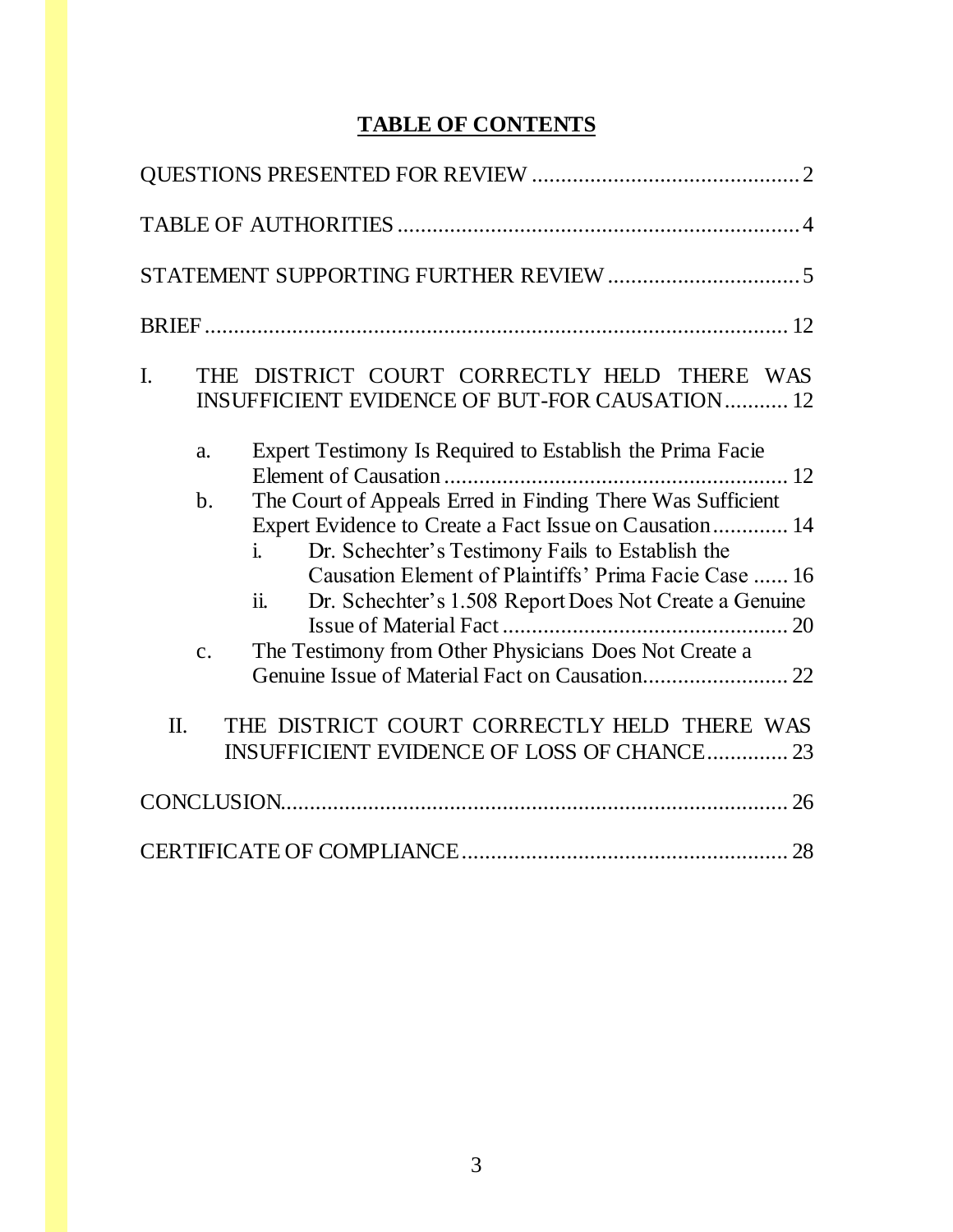### **TABLE OF AUTHORITIES**

#### **Cases**

Asher v. OB-Gyn Specialists, P.C., 846 N.W.2d 492, 501 (Iowa 2014) .......8 Bazel v. Mabee, 576 N.W.2d 385, 388 (Iowa Ct. App. 1998) ................. 7,14 Bradshaw v. Iowa Methodist Hosp., 251 Iowa 375, 382-83 (Iowa 1960.. 7,13 Braunschweig v. Bormann, 699 N.W.2d 684 (Iowa Ct. App. 2005).............8 Castro v. State, 795 N.W.2d 789, 795 (Iowa 2011) .....................................8 Cemen Tech, Inc. v. Three D Indus., L.L.C., 753 N.W.2d 1, 5 (Iowa 2008) .9 Chenoweth v. Flynn, 251 Iowa 11, 16, 99 N.W. 310, 313 (1959)............... 13 Cox v. Jones, 470 N.W.2d 23, 25 (Iowa 1991)............................................6 Daley v. Hoagbin, 2000 WL 1298722, 2 (Iowa Ct. App. 2000) .............. 7,14 DeLathower v. Crimi, No. 00-1661, 2002 WL 21921, at \*4 (Iowa Ct. App. Jan 9, 2002) .............................................................................................. 9 Dickens v. Associated Anesthesiologists, P.C., 758 N.W.2d 839 (Iowa Ct. App. 2008)................................................................................................ 7 Doe v. Cent. Iowa Health Sys., 766 N.W.2d 787, 792-793 (Iowa 2009).. 7,13 Hansen v. Cent. Iowa Hosp. Corp., 686 N.W.2d 476, 485 (Iowa 2004)...... 12 Henchey v. Dielschneider, WL 227642, 3-4 I(Iowa Ct. App. 2011).............9 Hlubek v. Pelecky, 701 N.W.2d 93, 96 (Iowa 2005) .............................. 9,24 Lewis v. State ex rel. Miller, 646 N.W.2d 121, 124 (Iowa Ct. App. 2002)....9 Lobberecht v. Chendrasekhar, 744 N.W.2d 104, 108 (Iowa 2008) ............. 12 Mead v. Adrian, 670 N.W.2d 174 n. 5 (Iowa 2003) .................................. 25 Olson v. Durant Cmty. Sch. Dist., No. 17-1235, 2018 WL 3302033, at \*4 (Iowa Ct. App. July 5, 2018)......................................................................9 Phillips v. Covenant Clinic, 625 N.W.2d 714, 718 (Iowa 2001)................ 6,8 Ramberg v. Morgan, 209 Iowa 474, 482, 218 N.W. 492, 498 (1928) ......... 13 Ranes v. Adams Laboratories, Inc., 778 N.W.2d 677, 688-689 (Iowa 2010) 7 Smith v. City of Waverly, 759 N.W.2d 812 (Iowa Ct. App. 2008)...............9 Waddell v. University of Iowa Community Service, Inc. No. 17-0716, 2018 WL 4638311 (Iowa Ct. App. Sept 26, 2018)...............................................6 Walls v. Jacob N. Printing Co., 618 N.W.2d 282, 286 (Iowa 2000) .............9 Yates v. Iowa West Racing Ass'n, 721 N.W.2d 762,774-75 (Iowa 2006).....7

#### **Other**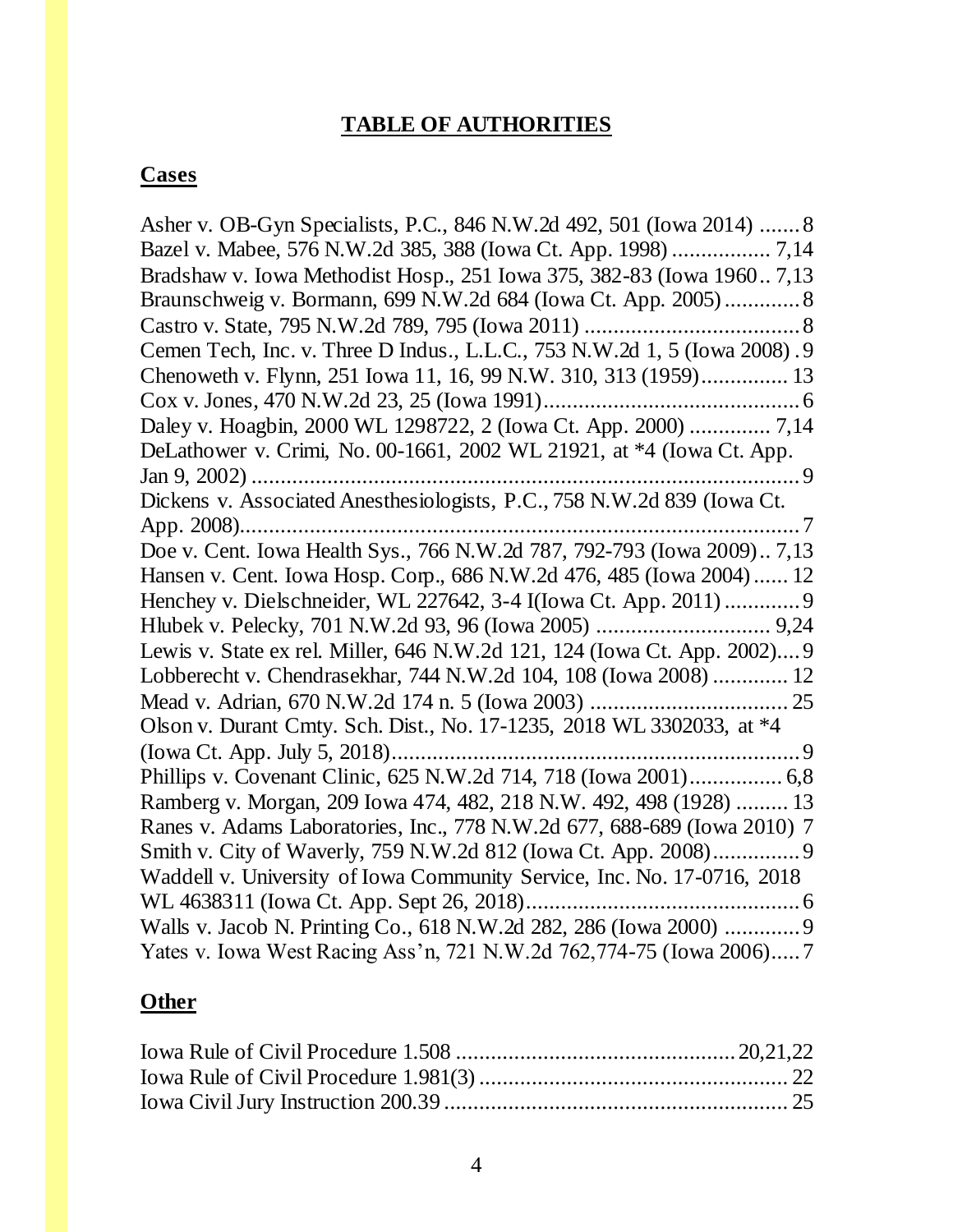#### **STATEMENT SUPPORTINGFURTHER REVIEW**

The Court of Appeals decision conflicts with numerous Iowa Supreme Court and Court of Appeals decisions regarding the standards of proof of causation, the sufficiency of expert testimony on causation in a medical negligence case, and the general prohibition on speculation sustaining a question of fact for the jury. The Court of Appeals' decision conflicts with voluminous precedent on these important matters, warranting further review.

Plaintiffs' theory is Defendants were negligent in failing to properly evaluate Plaintiff Sharon Susie which may have led to administration of antibiotics one day earlier, on September 29, 2012, which may have saved Ms. Susie's arm. Plaintiffs have no expert testimony supporting the central causation question for the jury at trial:

### **Is it more likely than not that Plaintiff Sharon Susie's arm would have been saved by administration of antibiotics on September 29, 2012?**

Only an expert could answer this question. No expert would answer this question in the affirmative. Therefore, no genuine issue of material fact existed for the jury. The District Court correctly granted Defendants' Motion for Summary Judgment. 1

l

<sup>&</sup>lt;sup>1</sup> The District Court order is attached as Exhibit B and the record referenced therein is attached as Exhibit C.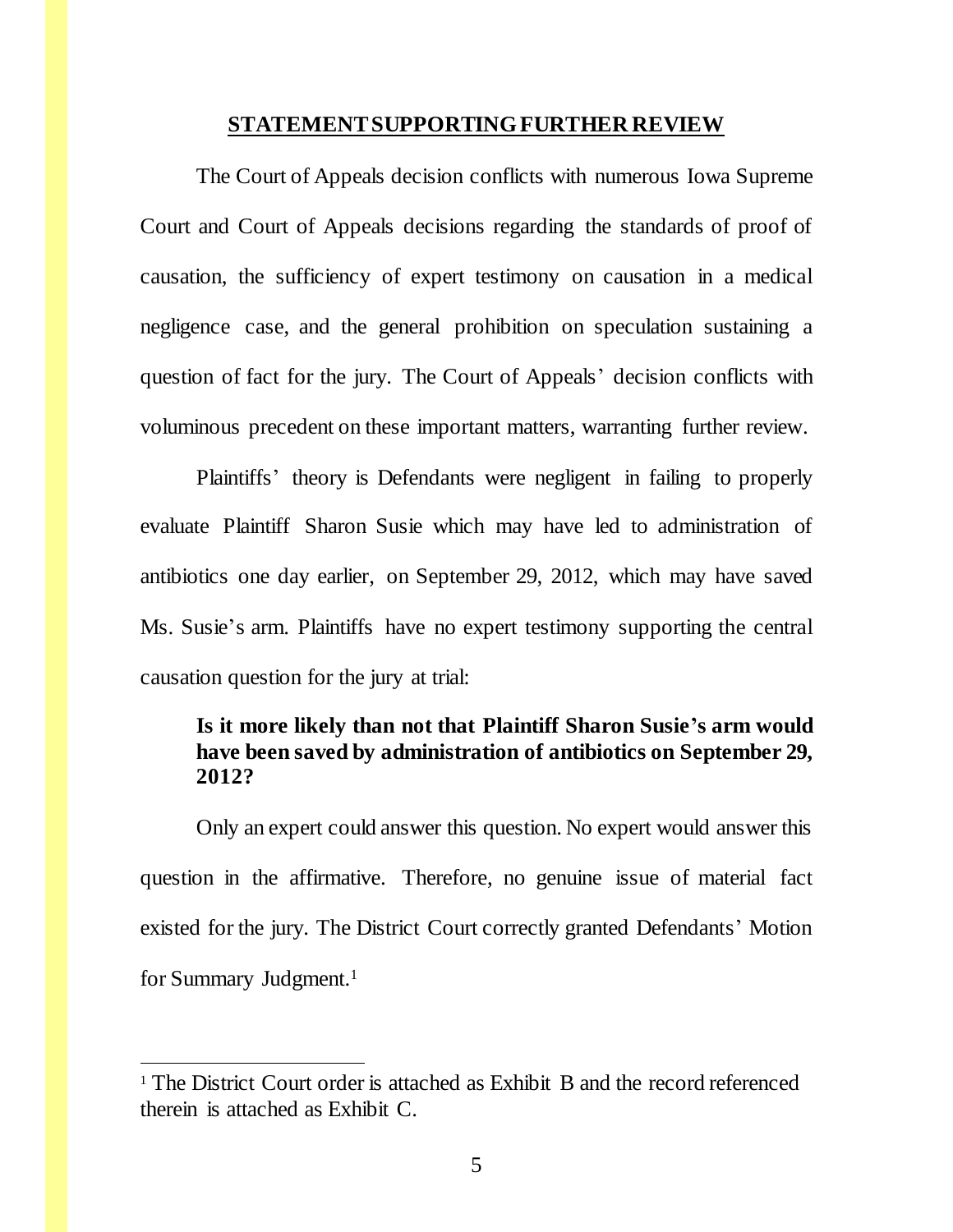As Judge McDonald noted in his dissent, the Court of Appeals' decision (attached as Exhibit A) reversing the District Court conflicts with the recently filed opinion of *Waddell v University of Iowa Community Service, Inc.* No. 17-0716, 2018 WL 4638311 (Iowa Ct. App. Sept 26, 2018). (Exhibit A, p. 21). Here, the majority and Plaintiffs rely on several generalized statements from physicians to the effect that "earlier treatment is better." (Exhibit A, p. 6-7, 12). The *Waddell* court held these types of generalized statements are insufficient to create a genuine issue of material fact. *Id.* at \*5. Thus, the Court of Appeals' decision conflicts with *Waddell.* 

The Court of Appeals' decision also conflicts with numerous Court of Appeals and Iowa Supreme Court cases holding expert testimony is required to prove causation in a medical malpractice case. *See, e.g.*, *Cox v. Jones*, 470 N.W.2d 23, 25 (Iowa 1991) ("Professional liability cases, especially medical malpractice actions, require expert testimony of a technical nature concerning standards of care and causation."); *Phillips v. Covenant Clinic*, 625 N.W.2d 714, 718 (Iowa 2001) (holding, expert testimony is nearly always required to establish each element of a prima facie of medical malpractice claim, including causation); *Dickens v. Associated Anesthesiologists*, *P.C.,* 758 N.W.2d 839 (Iowa Ct. App. 2008) ("In medical malpractice actions, expert testimony of a technical nature is required to show standards of care and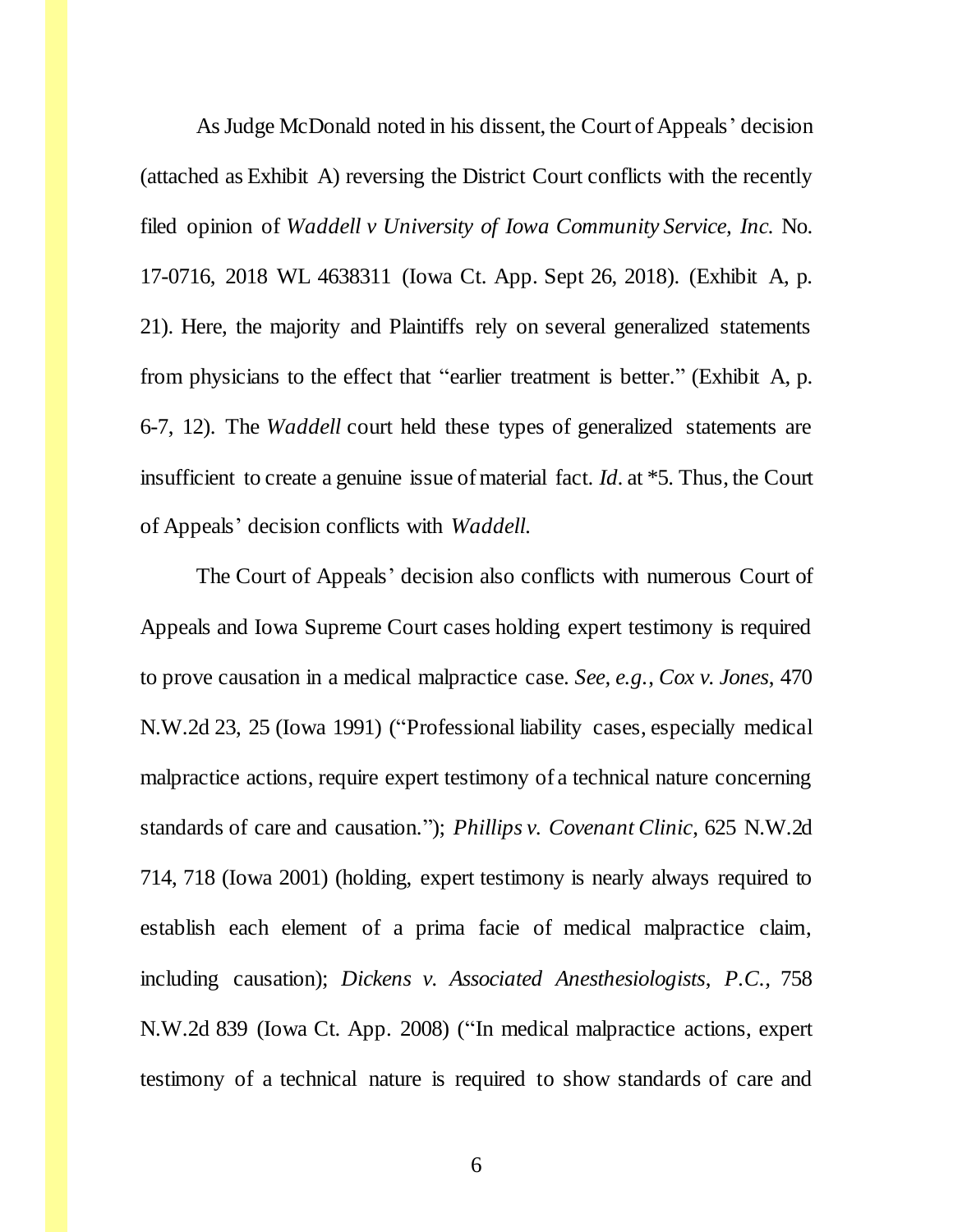causation."); *Doe v. Cent. Iowa Health Sys*., 766 N.W.2d 787, 792-793 (Iowa 2009) ("The evidence must show the plaintiff's theory of causation is reasonably probable—not merely possible, and more probable than any other hypothesis based on such evidence…When the causal connection between the tortfeasor's actions and the plaintiff's injury is not within the knowledge and experience of an ordinary layperson, the plaintiff needs expert testimony to create a jury question on causation."); *Bazel v. Mabee,* 576 N.W.2d 385, 388 (Iowa Ct. App. 1998); *Daley v. Hoagbin,* 2000 WL 1298722, 2 (Iowa Ct. App. 2000); *Yates v. Iowa West Racing Ass'n*, 721 N.W.2d 762, 774-75 (Iowa 2006) (discussing that medical testimony regarding cause and effect is not within the knowledge and experience of ordinary laypersons); *Bradshaw v. Iowa Methodist Hosp.,* 251 Iowa 375, 382-83 (Iowa 1960) (holding that medical testimony that it was possible that plaintiff's subsequent physical condition was caused by the fall was insufficient); *Ranes v. Adams Laboratories, Inc.,* 778 N.W.2d 677, 688-689 (Iowa 2010) (expert testimony required to prove the effect of medications).

During his deposition, Plaintiffs' expert expressly stated: "I'm not here to say [Plaintiff's] arm was cut off because of [Defendant] Sarah Harty". (App. 0423). This admission should have been dispositive of the appeal. When Plaintiffs' counsel attempted to rehabilitate this testimony and asked a

7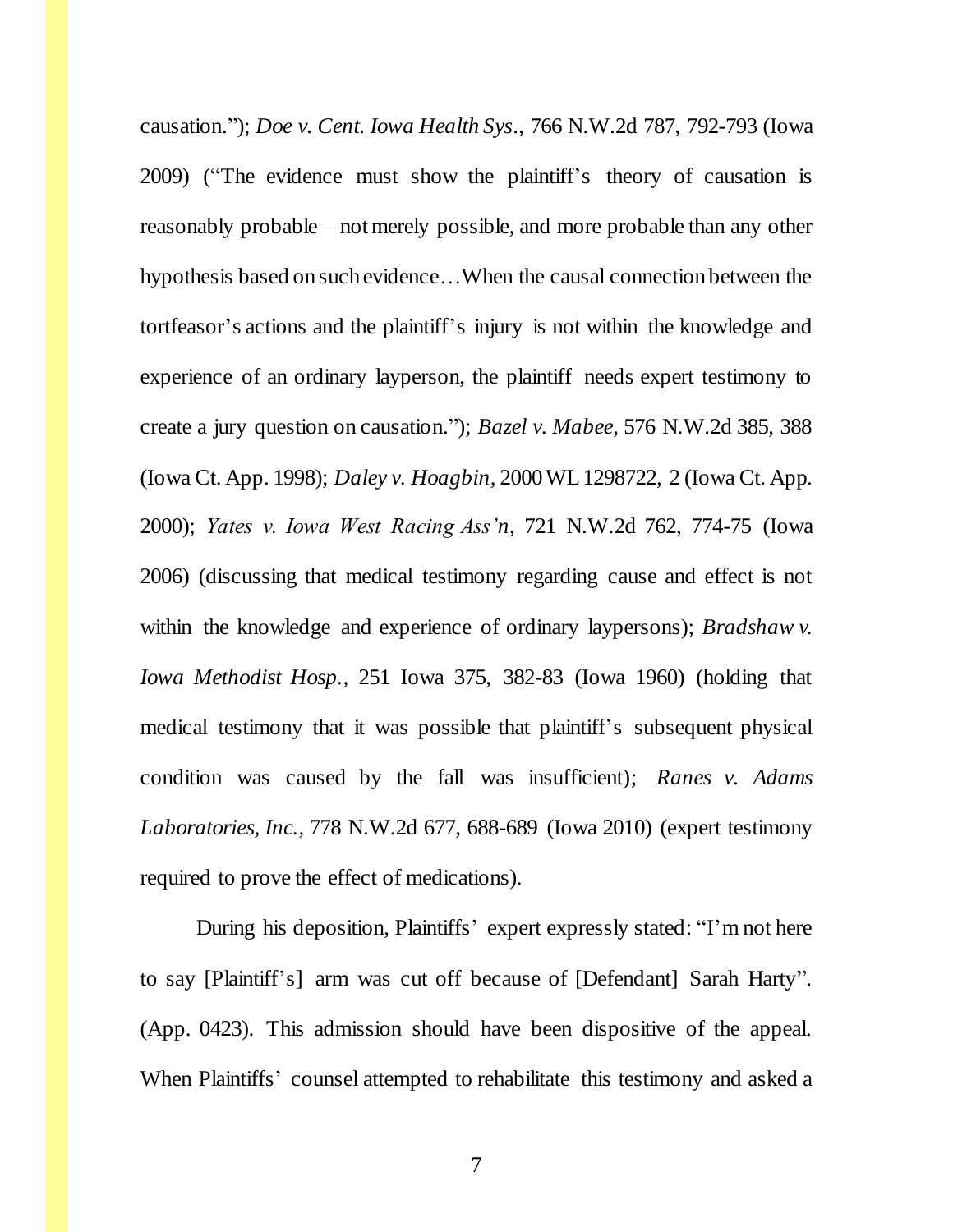leading causation question detailing Plaintiffs' counsel's causation theory, Plaintiffs' expert still declined to express a sufficient causation opinion. (App. 0444). Instead, the entirety of Plaintiffs' expert testimony establishes he did not have a but-for causation opinion and any opinions he did have about the effect of earlier antibiotics would be speculation. (App. 423-451).

Thus, the Court of Appeals decision also conflicts with the legion Court of Appeals and Iowa Supreme Court cases that hold speculation cannot generate a genuine issue of material fact. *See, e.g., Asher v. OB-Gyn Specialists, P.C.,* 846 N.W.2d 492, 501 (Iowa 2014) ("causation [in a medical malpractice case] cannot be established through guesswork or speculation"); *Phillips v. Covenant Clinic*, 625 N.W.2d 714, 718 (Iowa 2001) (same); *Castro v. State*, 795 N.W.2d 789, 795 (Iowa 2011) ("In considering a motion for summary judgment, ... [a]ll reasonable inferences arising from the undisputed facts should be made in favor of the nonmovant, but an inference based on speculation and conjecture is not reasonable."); *Braunschweig v. Bormann*, 699 N.W.2d 684 (Iowa Ct. App. 2005) (inferences based on conjecture and speculation are not legitimate); *Lewis v. State ex rel. Miller*, 646 N.W.2d 121, 124 (Iowa Ct. App. 2002) (same); *Hlubek v. Pelecky,* 701 N.W.2d 93, 96 (Iowa 2005) ("Speculation is not sufficient to generate a genuine issue of fact."); *Henchey v. Dielschneider,* WL 227642, 3-4 (Iowa Ct. App. 2011)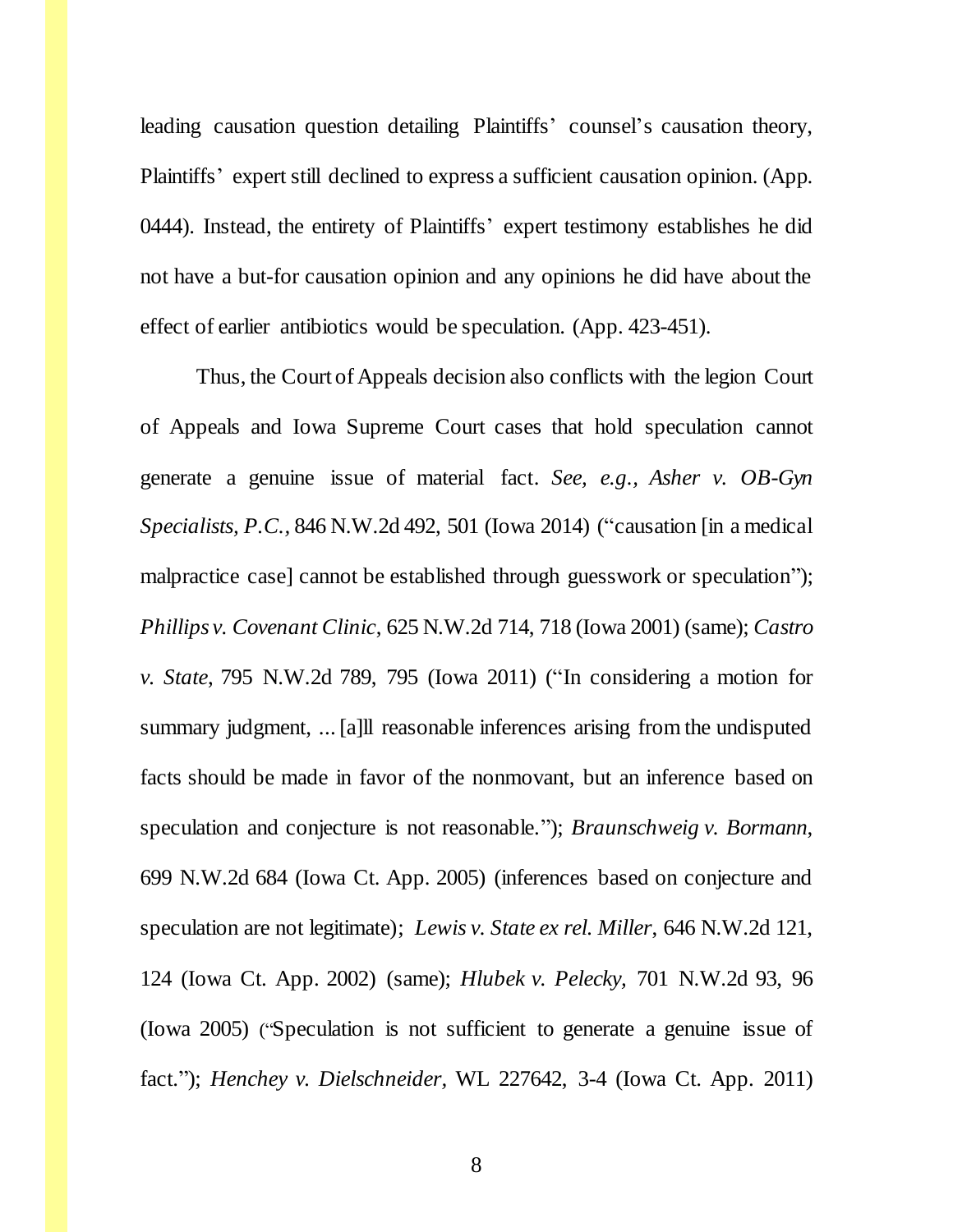(same); *Cemen Tech, Inc. v. Three D Indus., L.L.C.*, 753 N.W.2d 1, 5 (Iowa 2008) (same); *DeLathower v. Crimi*, No. 00-1661, 2002 WL 21921, at \*4 (Iowa Ct. App. Jan. 9, 2002) (same); *Smith v. City of Waverly*, 759 N.W.2d 812 (Iowa Ct. App. 2008) (same); *Walls v. Jacob N. Printing Co.*, 618 N.W.2d 282, 286 (Iowa 2000) (**vacating court of appeals decision and affirming district court where the record could not support liability without "rank speculation"**); *Olson v. Durant Cmty. Sch. Dist.*, No. 17-1235, 2018 WL 3302033, at \*4 (Iowa Ct. App. July 5, 2018) (holding that "bare assertions and speculation do not show a genuine issue of material facts").

In addition to his failure to express a but-for causation opinion, Plaintiff's expert testified **five** times that any opinion he would have as to what effect earlier antibiotic intervention would have had on Ms. Susie was speculation:

Q. He said in that same page range: "It is **8 speculation**on whether the antibiotics would," quote, **9** "'turndown,'" close quote, "the infection had they been **10** given by Sarah Harty." **Do you agree? 11 A. Speculation, yes.**

(App. 0428)

Q. You agree that if I give you antibiotics this minute, particularly in a group A strep necrotizing soft tissue scenario, it's going to take a while for the antibiotics to do the desired job? **8 A. And again, this is speculative because a while 9 is not only a matter of opinion but it's also a matter**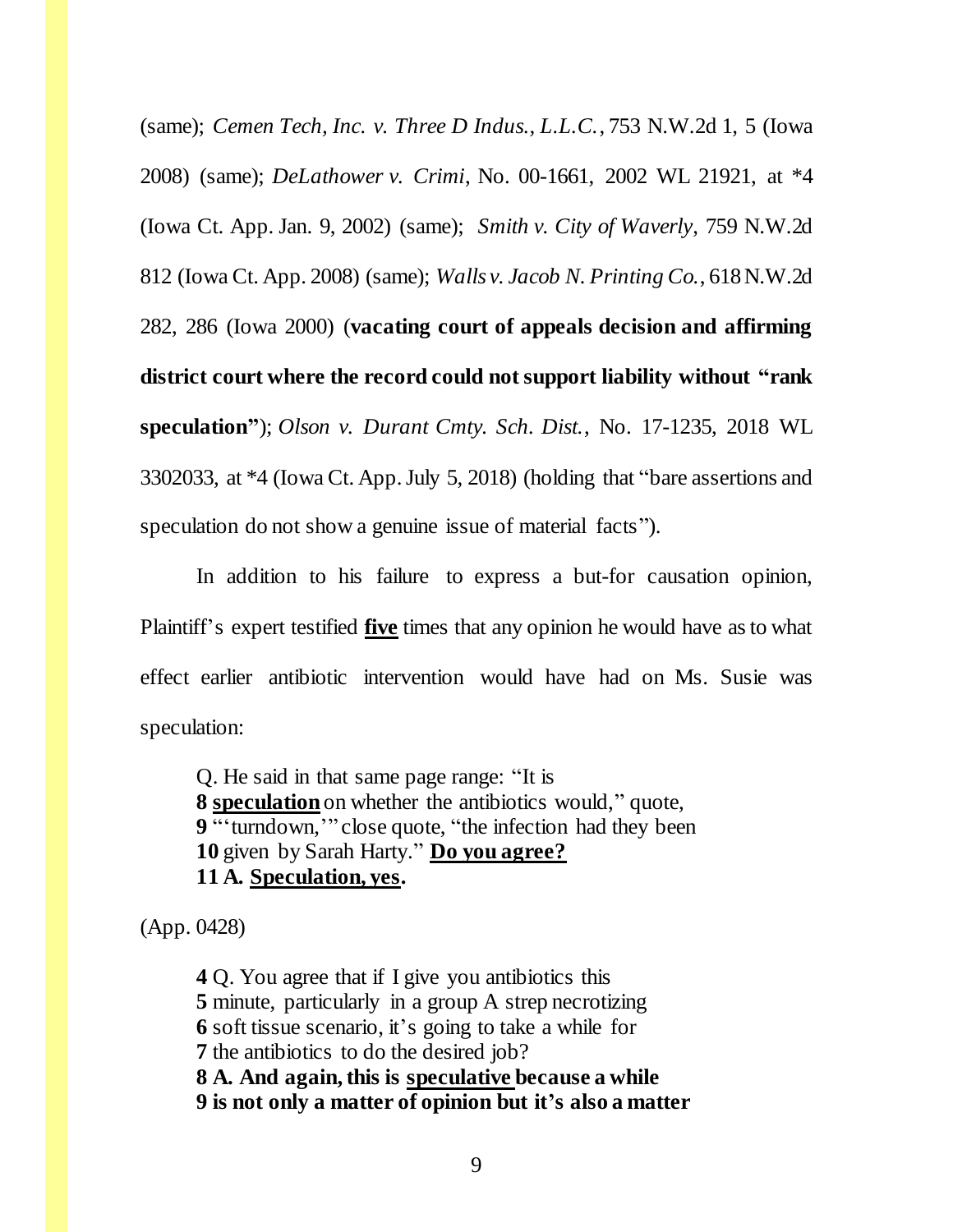#### **10 of how much tissue damage had occurred.**

(App. 0427)

**23:**Q:Well, if she had a firestorm brewing when **24:** she walked into the urgent care clinic, as Dr. Crew said, **25:** Dr. Crew telling us that she has the beginnings of 1: necrotizing soft tissue disease then and there, do you **2:** think -- do you really think Sara Harty can stop that?... **13:** A:**And it's speculative, but 14: clearly time is of the essence when you're getting 15: progressively more ill.**

(App. 0423-24)

Q. Isn't the bottom line, you don't know what would have happened to Sharon Susie had she had CBC testing, had she returned to the clinic in 20 hours or less than 24 hours, had a comprehensive physical exam been documented? You don't know that the outcome would not have been exactly the same. True? **19 A. I don't know, but the faster you get to care 20 when you're sick, the better off you are.**

(App. 0423)

**19** Q. What I'm getting to, we are **speculating** on the **20** effect of antibiotics had they been given to Sharon **21** Susie on the afternoon of the 29th of September 2012; **22** correct? **23 A. Yes.**

(App. 0451)

If this testimony (in conjunction with testimony that "I'm not here to say her arm was cut off because of Sarah Harty") is insufficient to establish no genuine issue of material fact exists as a result of the opposing expert's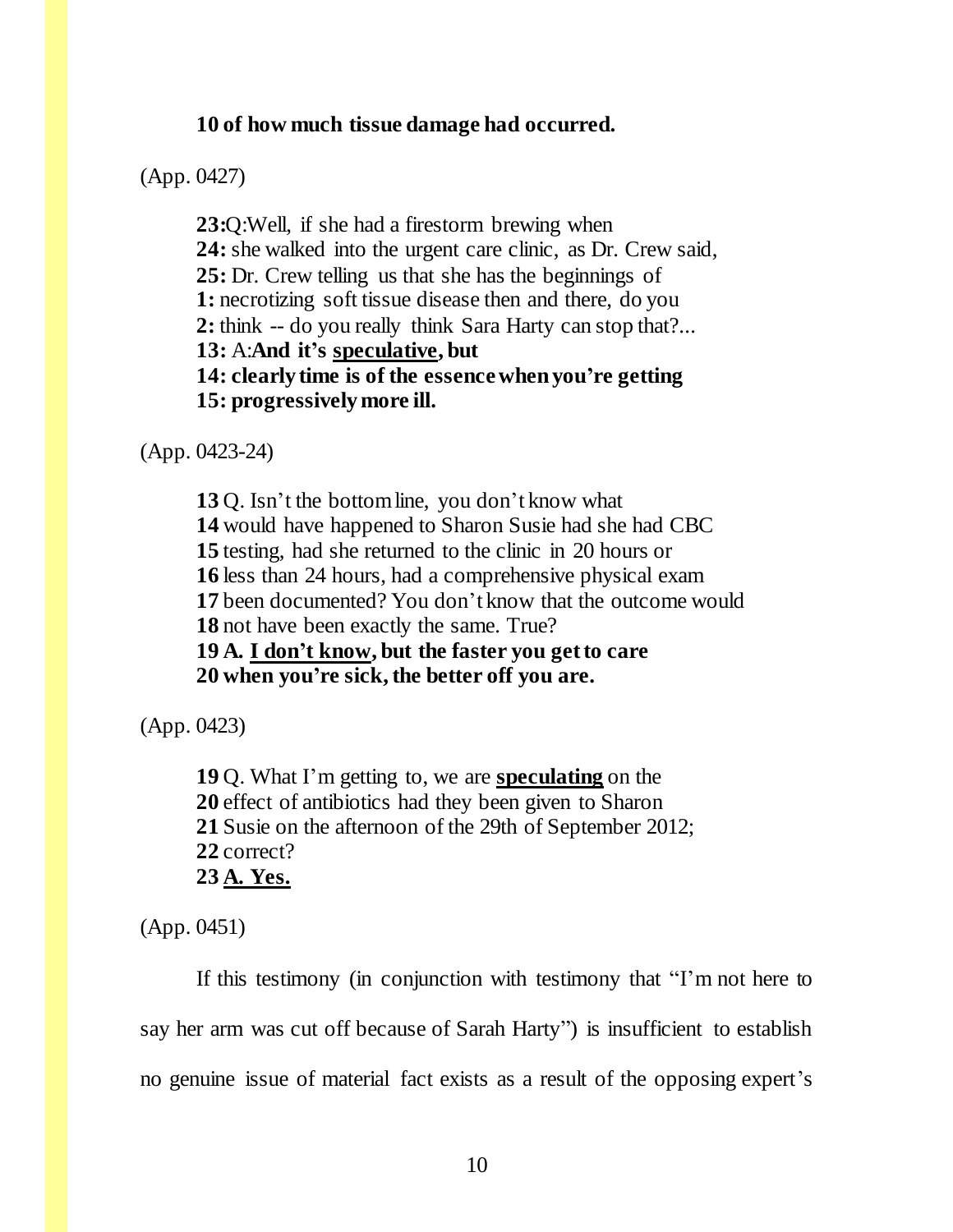inability to give a non-speculative causation opinion, then district courts, Defendants, and defense counsel need guidance from this Court as to whether it is even possible to obtain summary judgment for lack of a non-speculative causation opinion, and, if so, how many admissions that an expert is speculating are necessary to establish there is no genuine issue of material fact for trial. The above testimony would have forced the jury to speculate the issue of causation. The above testimony establishes any causation opinions Dr. Schechter would have rendered at trial would have been speculation. No expert witness provided an opinion that Ms. Susie's arm would have or could have been saved with antibiotics on September 29, 2012.

Judge McDonald in his dissent and Judge Ackerman in granting the summary judgment motion correctly analyzed the causation issue. No expert witness provided a but-for causation opinion or any causation opinion at all about what would have happened with earlier antibiotics or what the likelihood would have been, if any, that Ms. Susie's arm or toes could have been saved. No expert would have testified that there was even a possibility Ms. Susie's arm could have been saved. As Judge McDonald noted, while no magic words are required<sup>2</sup>, there still must be an expert opinion on causation

j

<sup>2</sup> *Hansen v. Cent. Iowa Hosp. Corp*., 686 N.W.2d 476, 485 (Iowa 2004) (while buzzwords like "reasonable degree of medical certainty" are not required to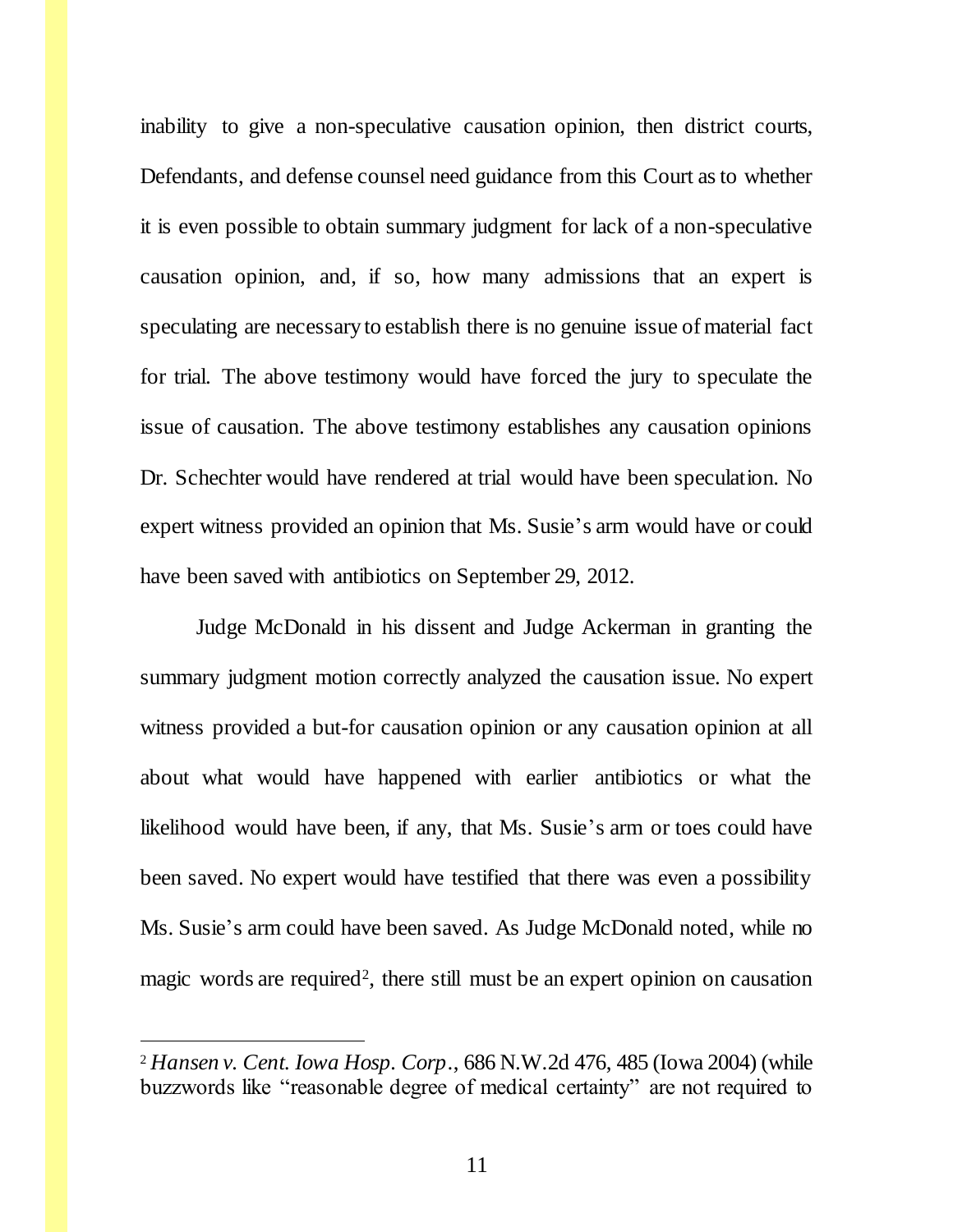to the effect that it is more likely than not the outcome would have been different but for the alleged negligence. (Ex. A, p. 17). **No such opinion exists in this case**. The Court of Appeals' opinion conflicts with voluminous case law on the important matters raised herein, warranting further review by this Court.

#### **BRIEF**

## **I. THE DISTRICT COURT CORRECTLY HELD THERE WAS INSUFFICIENT EVIDENCE OF BUT-FOR CAUSATION**

### **a. Expert Testimony Is Required to Establish the Prima Facie Element of Causation**

To establish a *prima facie* case of medical negligence, a plaintiff must offer evidence that establishes the applicable standard of care, a violation of the standard of care, and a causal relationship between the violation and the harm allegedly experienced by the plaintiff. *Lobberecht v. Chendrasekhar,* 744 N.W.2d 104, 108 (Iowa 2008). In any tort action based on allegations of negligence, a plaintiff can only recover damages for those injuries caused by a defendant's negligence. *Doe v. Cent. Iowa Health Sys.,* 766 N.W.2d 787, 792 (Iowa 2009). **"The proof must establish causal connection beyond the point of conjecture."** *Ramberg v. Morgan,* 209 Iowa 474, 482, 218 N.W. 492,

l

create a jury question on causation, there still must be expert testimony indicating probability of a causal connection").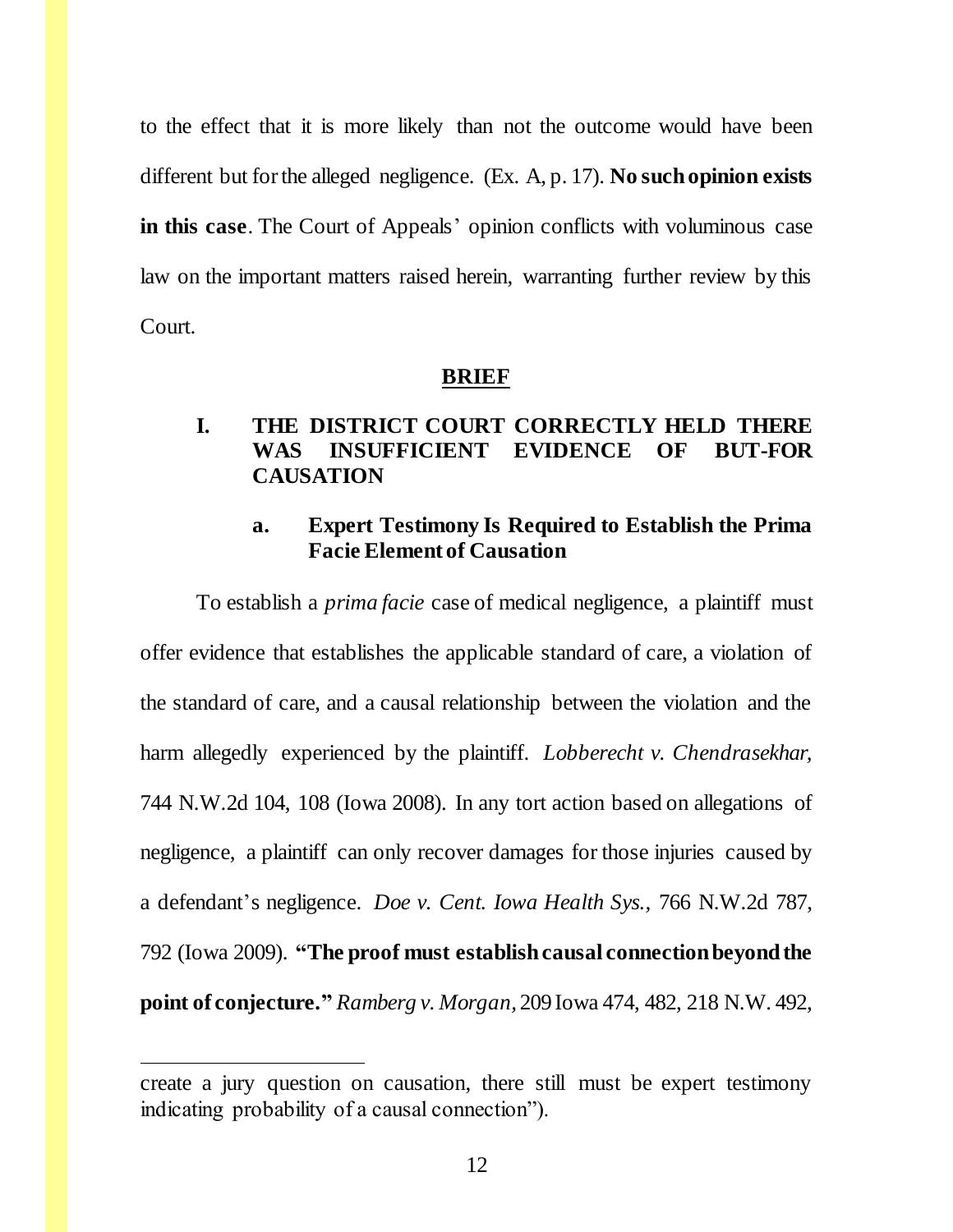498 (1928). "It must show more than a possibility." *Id.* Rather, "[t]he evidence must show plaintiff's theory of causation is reasonably probable—not merely possible, and more probable than any other hypothesis based on such evidence." *Doe,* 766 N.W.2d at 792 (citation omitted); *see also Chenoweth v. Flynn,* 251 Iowa 11, 16, 99 N.W. 310, 313 (1959) ("Mere possibility does not ordinarily generate a jury question, it leaves the jury to speculate upon a speculation.").

When the causal connection between the alleged tortfeasor's actions and the plaintiff's alleged injury is not within the knowledge and experience of an ordinary layperson, the plaintiff needs expert testimony to create a jury question on causation. *Doe*, 766 N.W.2d at 793 (citing *Bradshaw v. Iowa Methodist Hosp.,* 251 Iowa 375, 382-83, 101 N.W.2d 167, 171 (1960)). No party disputes that the question of whether earlier administration of antibiotics to Sharon Susie would have saved her arm requires expert testimony. Consequently, to generate a factual issue on the question of causation and damages, Plaintiffs must present expert testimony sufficient to establish the injury was caused by Defendants' negligence. *See Doe,* 766 N.W.2d at 793; *Bazel v. Mabee,* 576 N.W.2d 385, 388 (Iowa Ct. App. 1998); *Daley v. Hoagbin,* 2000 WL 1298722, 2 (Iowa Ct. App. 2000).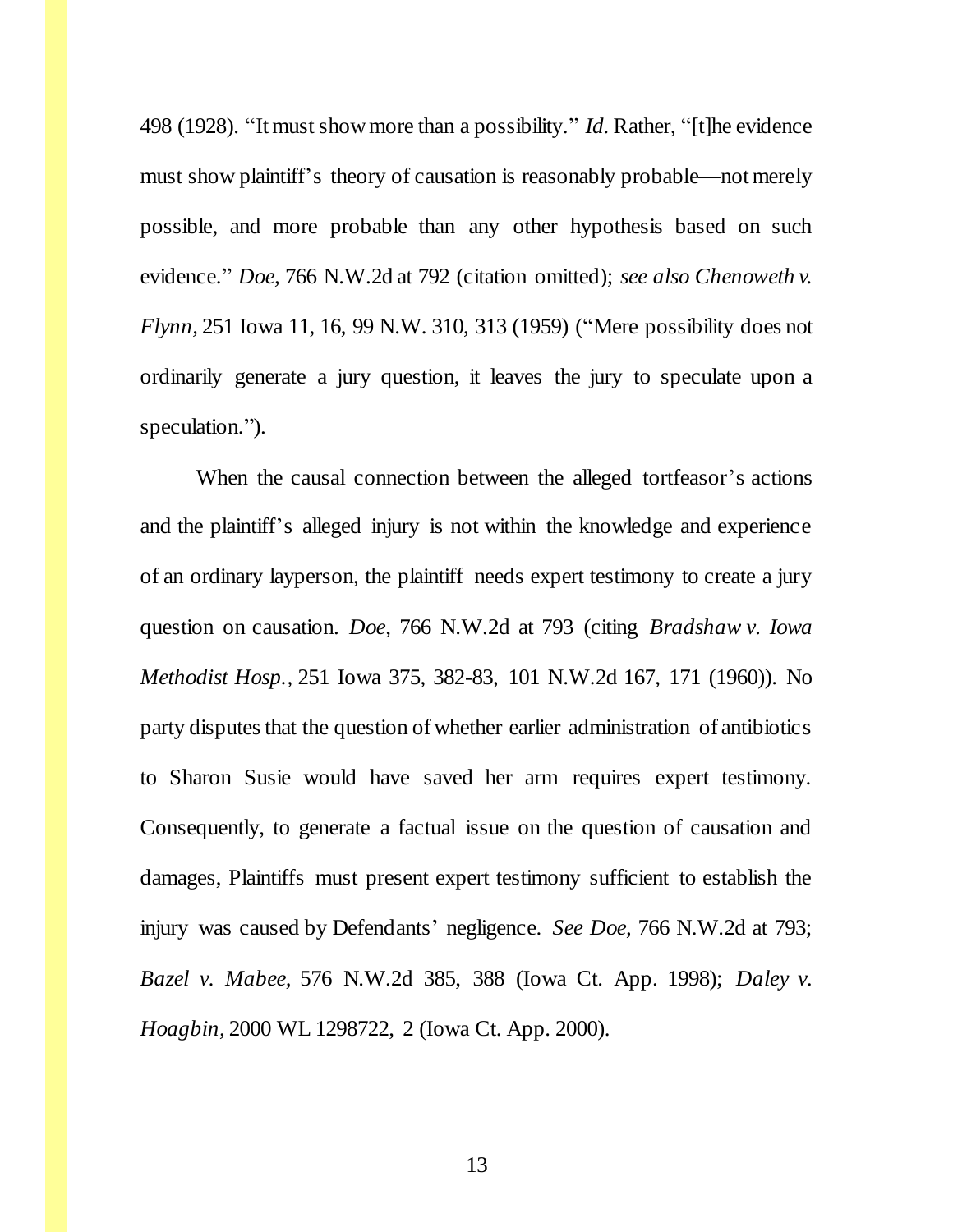### **b. The Court of Appeals Erred in Finding There Was Sufficient Expert Evidence to Create a Fact Issue on Causation**

The harm Plaintiffs claim because of the allegedly negligent delay in diagnosis is the amputation of Ms. Susie's right arm. (Petition, p. 8-10); (App. 0014-16). Thus, the ultimate causation question for the jury in this case would have been:

### **Would giving antibiotics one day earlier, on September 29, 2012 have avoided the amputation of Ms. Susie's right arm?**

Neither the Court of Appeals nor Plaintiffs have identified what expert witness was going to provide an affirmative answer to this question. No witnesses for either side were going to tell the jury Ms. Susie's right arm could have been saved had antibiotics been administered on September 29, 2012. There is no expert testimony that would establish administration of antibiotics on September 29, 2012 would have spared Ms. Susie's arm. There is no testimony as to what benefit, if any, Ms. Susie could have received from antibiotics on September 29, 2012.

Dr. Schechter repeatedly conceded that it would be "speculation" to guess what effect antibiotics would have had. (Schechter Depo. p. 105:7- 105:11, 127:10-128:23); (App. 0428, 0450). In addition to his repeated admissions that any causation opinions would be speculation, Dr. Schechter testified: "I'm not here to say her arm was cut off because of Sarah Harty."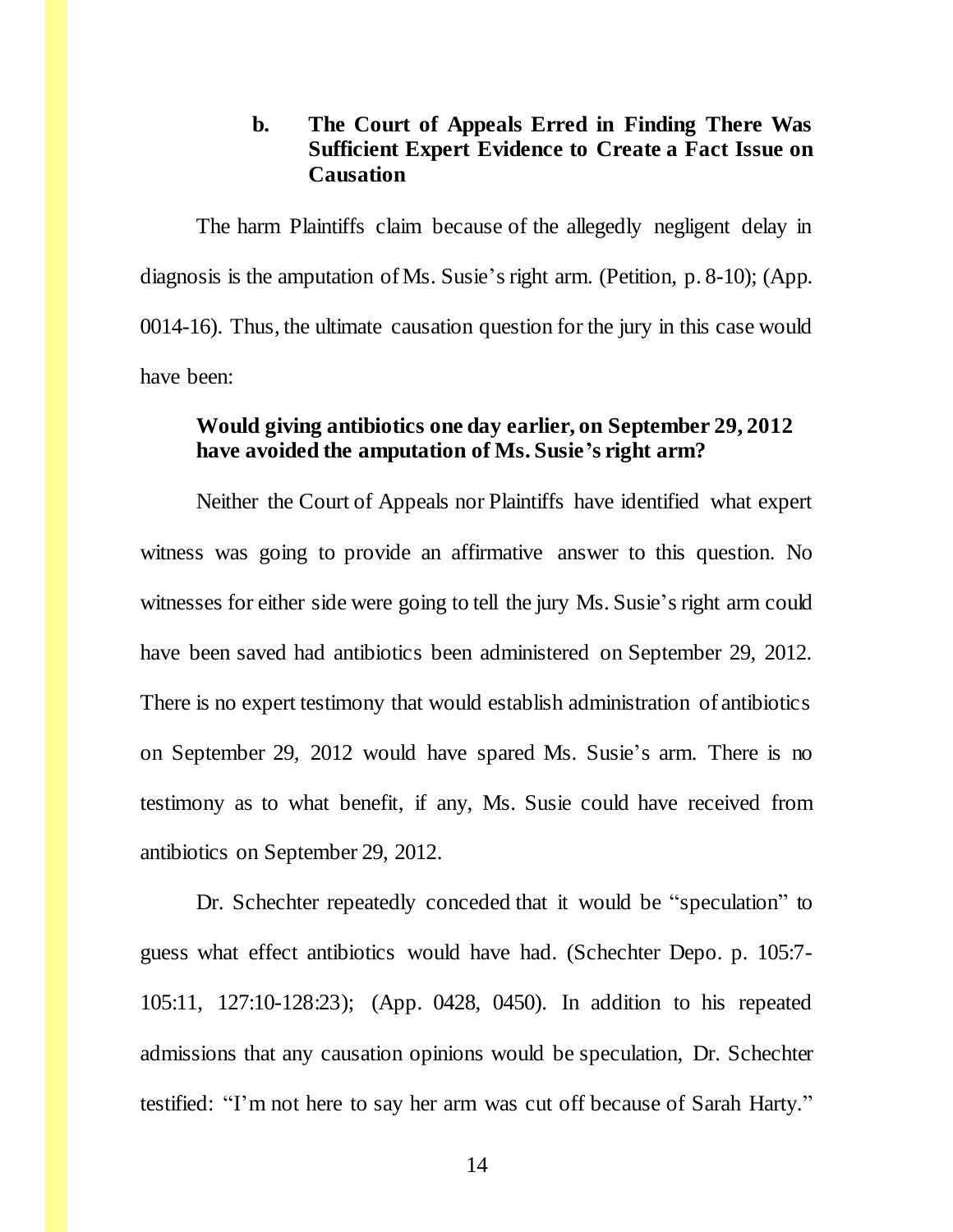(Schechter Depo. p. 100:7-100:10); (App. 0423). When directly asked again by Plaintiffs' counsel if it was more likely than not that Ms. Susie's arm would have been saved by antibiotics on September 29, 2012, Dr. Schechter declined to render the causation opinion necessary to support Plaintiffs' case. (App. 0444).

Additionally, Dr. Schechter conceded it would take 36 hours for the antibiotics to be effective, and **he further conceded Ms. Susie already had necrotizing fasciitis on September 29, 2012 when she saw Sarah Harty**. (Schechter Depo. p. 71:6 – 72:23, 104:16-104:21); (App. ,0394-95, 0427); (See also, Lamptey Depo. p. 60-61) (agreeing that necrotizing fasciitis was present for some time prior to Ms. Susie's arrival at the emergency room on September 30, 2012); (App. 0229-30). This admission is critical because antibiotics alone are not effective to treat necrotizing fasciitis, but also requires surgery. (Schechter Depo. p. 93:9-18, 98-99, 104:16-104:21); (App. 0416, 0421-22, 0427); (Lamptey Depo. p. 60-61); (App. 0229-30).

The jury would have had nothing other than speculation upon which to conclude Ms. Susie's arm could have been saved by administration of antibiotics on September 29, 2012. Nonetheless, the Court of Appeals held Dr. Schechter's testimony, Dr. Schechter's report, and the testimony of other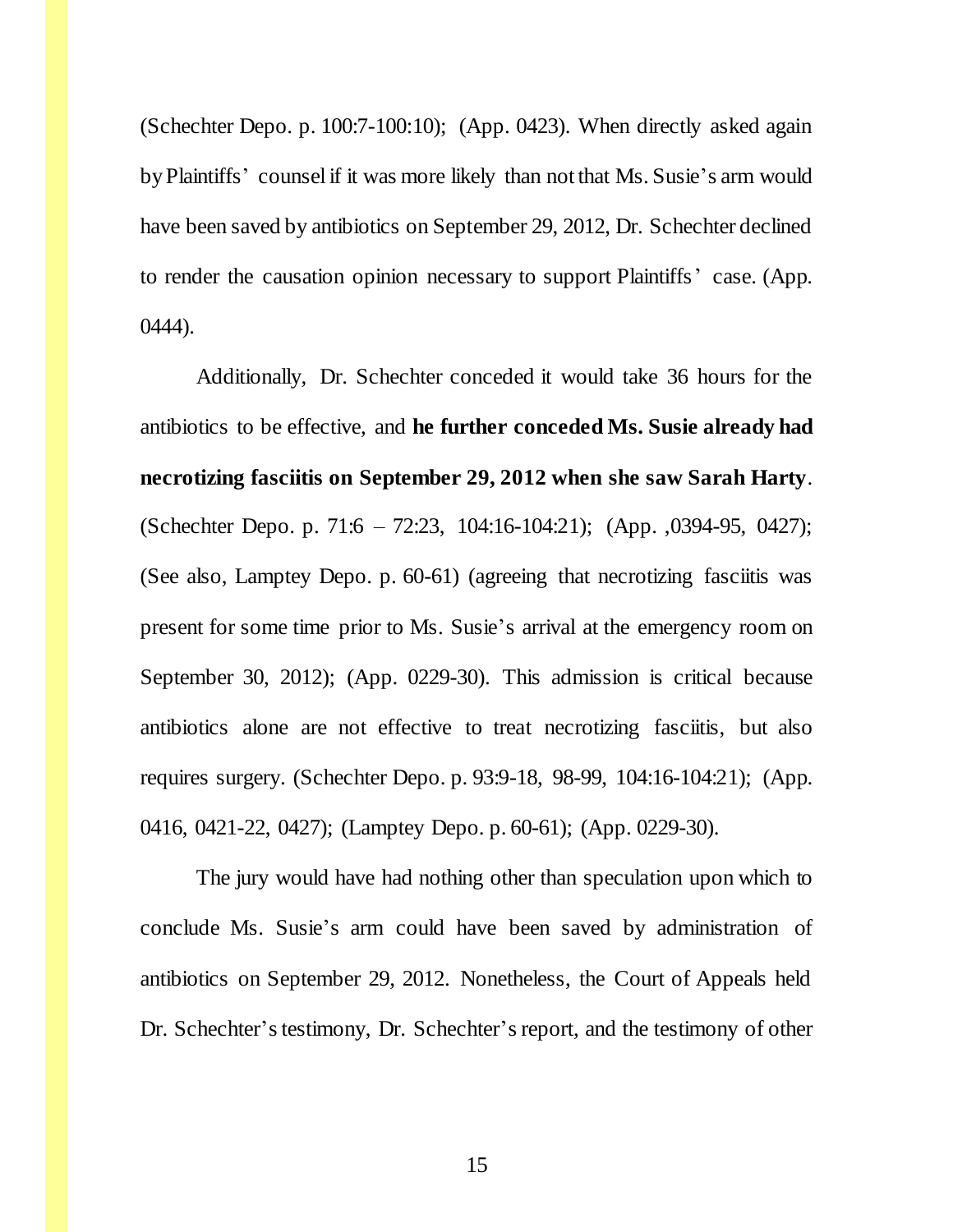physicians generated a question of fact for the jury. None of this evidence created a genuine issue of material fact.

# **i. Dr. Schechter's Testimony Fails to Establish the Causation Element of Plaintiffs' Prima Facie Case**

Dr. Schechter's deposition testimony establishes he was not going to

testify Defendants' alleged negligence caused Susie's damages. On numerous

occasions, Dr. Schechter, Plaintiffs' sole expert physician, indicates he is not

focused on the causation questions:

**19** Q. Next question: Do you hold yourself out as an **20** expert in the treatment of necrotizing fasciitis? **21 A. No, I'm not a surgeon, nor am I an infectious 22 disease specialist.<sup>3</sup>**

(App. 0367).

l

…. **I'm here actually to talk 5 about whether or not I think the standard of care of 6 episodic care was met. 7** Q. Or are you here to say that Sharon Susie's arm **8** was cut off because of Sarah Harty? **9 A. I'm not here to say her arm was cut off because 10 of SarahHarty. I'm here to say that she became ill and 11 septic because she wasn't given a thorough enough 12 evaluation and followup. 13** Q. Isn't the bottom line, you don't know what

**14** would have happened to Sharon Susie had she had CBC

<sup>&</sup>lt;sup>3</sup> In light of this testimony, Defendants were prepared to attack Dr. Schechter's qualifications and scientific basis to even render a causation opinion in this case. However, because Dr. Schechter repeatedly refused to render a causation opinion, there was no causation opinion from which to attack Dr. Schechter's qualifications.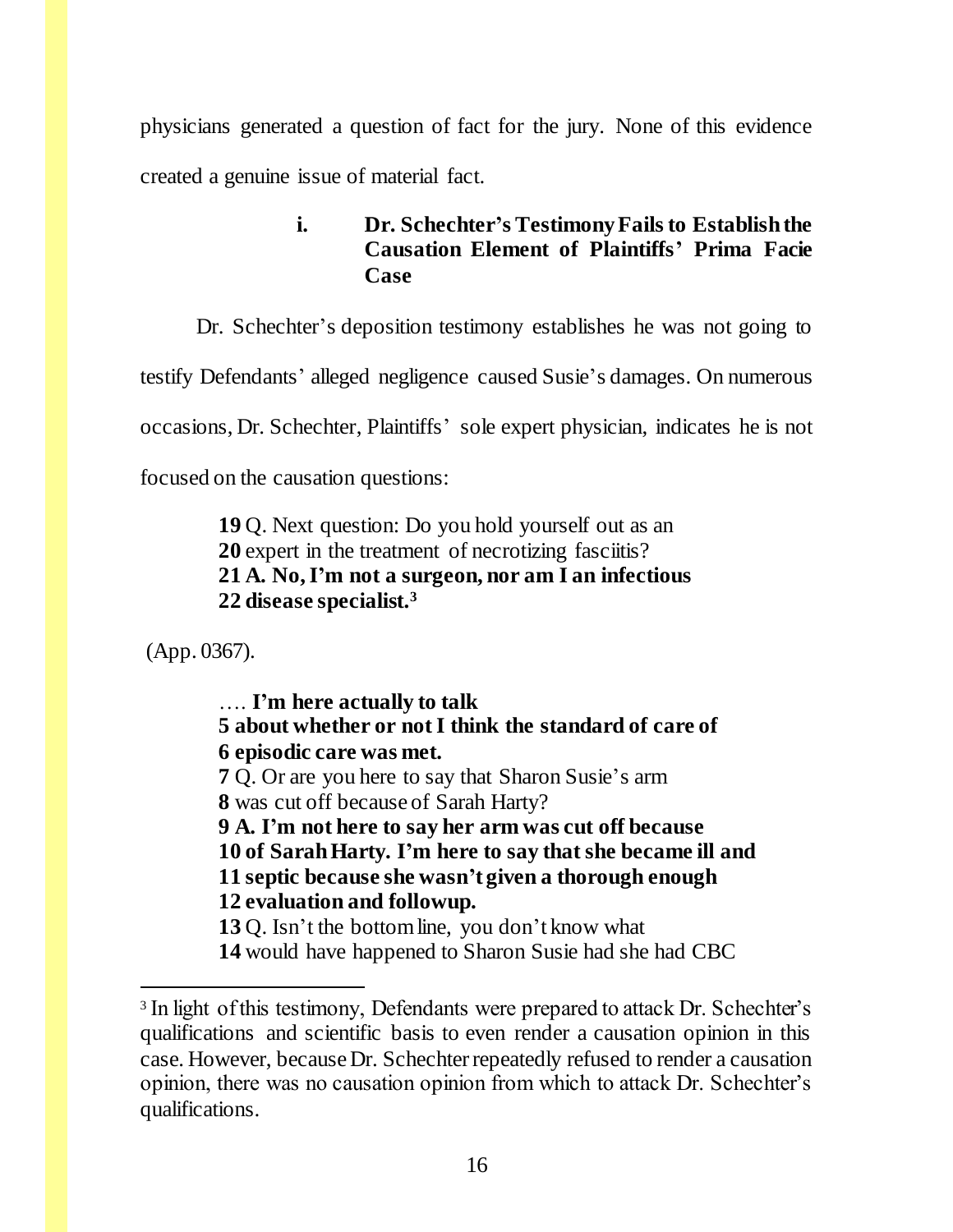testing, had she returned to the clinic in 20 hours or less than 24 hours, had a comprehensive physical exam been documented? You don't know that the outcome would not have been exactly the same. True? **19 A. I don't know, but the faster you get to care 20 when you're sick, the better off you are.**

(App. 0423).

Dr. Schechter testified he could not say how long it would take for antibiotics to take effect but agreed with Plaintiffs' previous expert it would take 36 hours. He conceded it would be "speculation" as to the effect of antibiotics on Ms. Susie's outcome:

> Q. Well, I'll just take Dr. Crew because you have been represented by counsel to have opinions the same as Dr. Crew. And you said at the very top of our conversation here words of the effect that you embrace his opinions. At Page 48 he says it would take 36 hours for the antibiotics to be effective in this case. You saw **18** that? **19 A. I'll defer to his --** Q. You agree; correct? **21 A. Yeah.**

(App. 0427).

Q. He said in that same page range: "It is **8** speculation on whether the antibiotics would," quote, **9** "'turndown,'" close quote, "the infection had they been **10** given by Sarah Harty." Do you agree? **11 A. Speculation, yes.**

(App. 0428)

**19** Q. What I'm getting to, we are speculating on the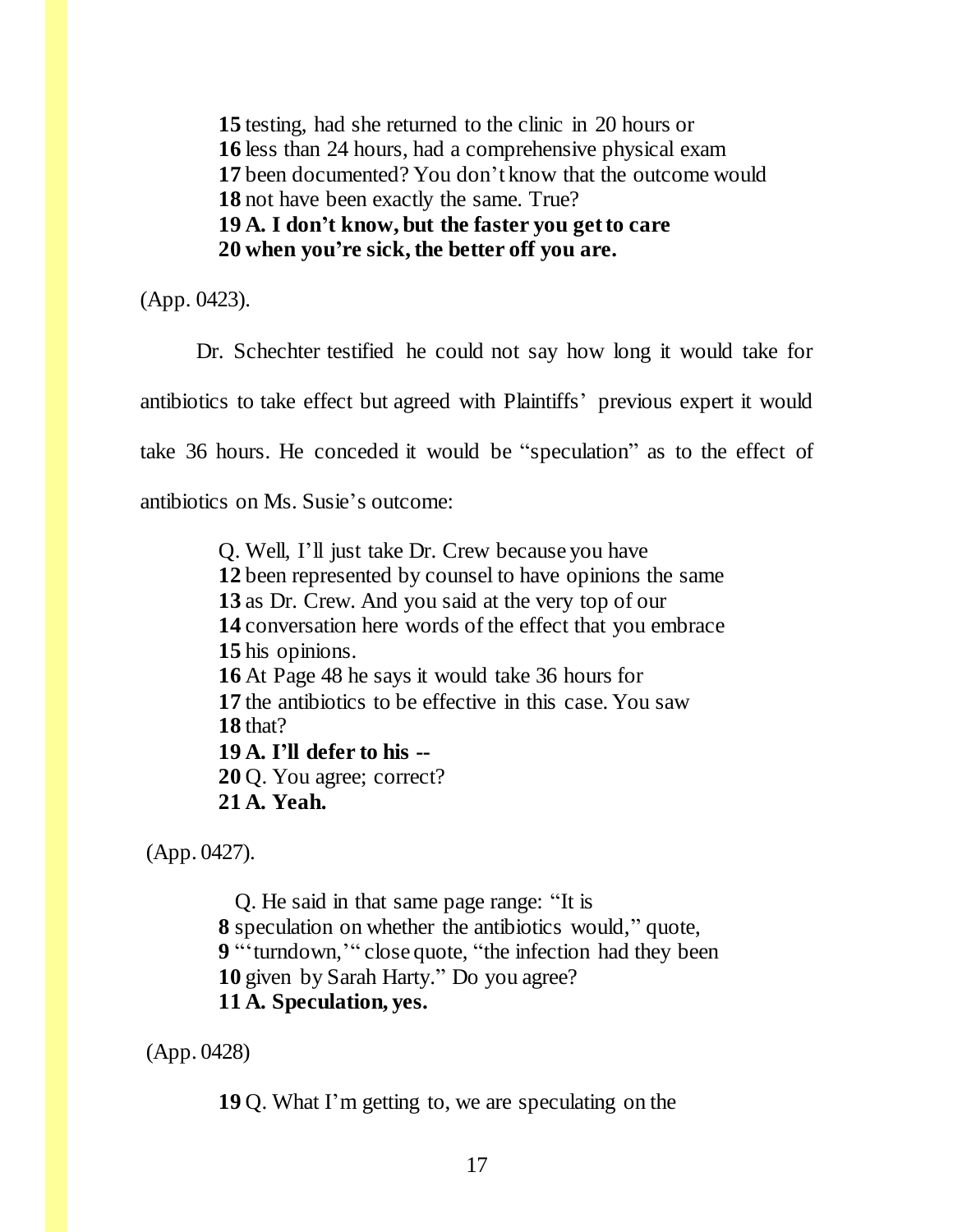**20** effect of antibiotics had they been given to Sharon **21** Susie on the afternoon of the 29th of September 2012; **22** correct? **23 A. Yes.**

(App. 0451).

Dr. Schechter conceded that he can only speculate as to the effects of

antibiotics on September 29, 2012. Dr. Schechter's speculation continued in

response to the case-critical leading question posed by counsel for Plaintiffs:

Do you agree with that -- that the earlier you get the antibiotics on board and the more you allow the body to mobilize in someone's immune system in response to this developing infection that you may well more likely than not have saved her arm?... **17 THE WITNESS:** To -- I would say it's a significant possibility ranging as high as probability that early intervention with antibiotics could have either at least reduced the progression of the infection or slowed its progression and potentially have averted as much tissue loss as she experienced.

(App. 0444).

When asked the ultimate but-for causation question in a leading fashion by Plaintiffs' counsel, Plaintiffs' expert still would not give a causation opinion. Instead, he gave the convoluted opinion that there is a possibility to a probability "that early (how early?) intervention with antibiotics **could** have **either** at least reduced the progression of the infection (what does the jury do with "reduced the progression"?) **or** slowed its progression (what does the jury do with "slowed its progression"?) and **potentially** have averted as much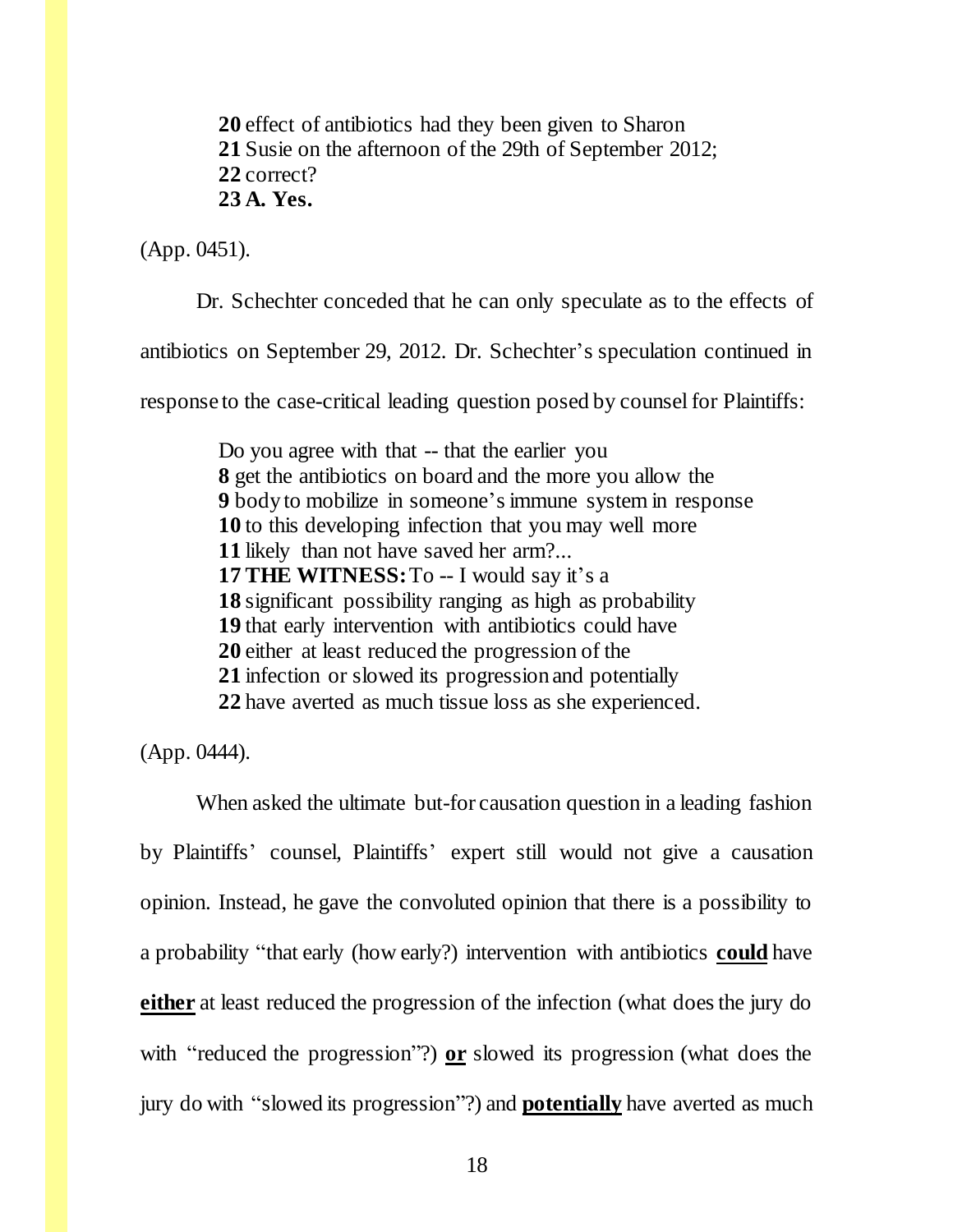tissue loss (what tissue loss? how much? would her arm have been saved?) as she experienced." The question Plaintiffs' counsel asked and the question that will be before the jury: "would her arm more likely than not have been saved?" no guidance to the jury on that question is provided by Dr. Schechter's response.

Combined with Dr. Schechter's other testimony that it would be speculation as to what effect antibiotics on September 29, 2012 would have had, if any, and combined with his testimony that he was "not here to say her arm was cut off because of Sarah Harty" the opinions from Dr. Schechter provide no guidance for the jury to determine if or how Ms. Susie's outcome would have been different with antibiotics one day earlier. This is particularly true where Dr. Schechter also conceded that such antibiotics would take 36 hours to be effective, conceded that Susie had necrotizing fasciitis on September 29, 2012, and where it is undisputed that 24 hours later Ms. Susie was suffering from necrotizing fasciitis against which antibiotics are not effective.

None of Dr. Schechter's testimony rises above the level of speculation and conjecture. Regardless, Dr. Schechter was unwilling or unable to tell the jury what difference Sarah Harty could have made for Susie. No witness has explained that (or how) her arm would have been saved or that any other

19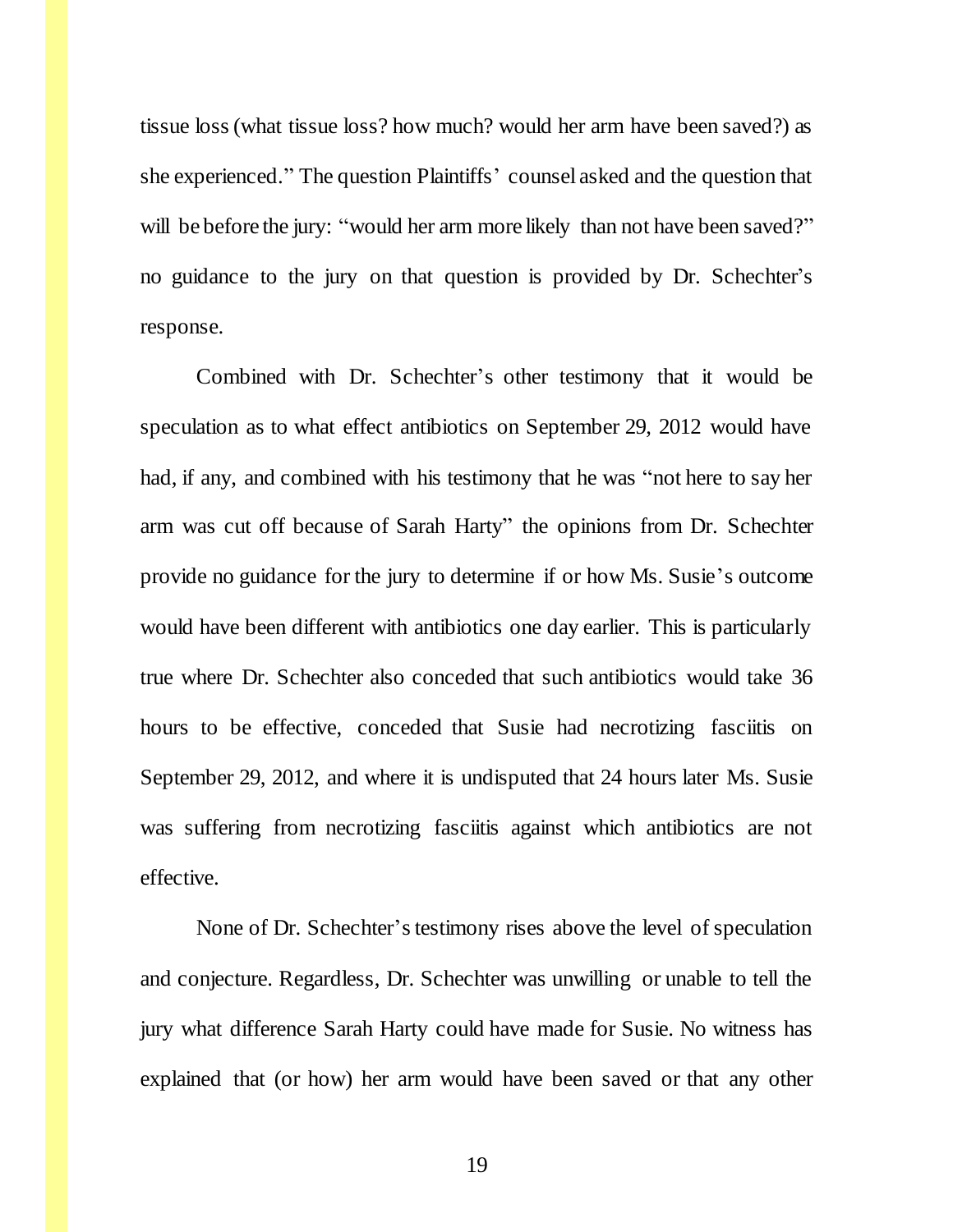damage would have been avoided. No witness has even said it was possible her arm could have been saved. Dr. Schechter's deposition testimony confirms he was not going to offer any opinion that Ms. Susie's arm could have been saved by administration of antibiotics one day earlier.

### **ii. Dr. Schechter's 1.508 Report Does Not Create a Genuine Issue of Material Fact**

As the Court of Appeals' decision noted, Dr. Schechter's report does include the opinion that it is more likely than not treatment with antibiotics on September 29, 2012 would have saved Ms. Susie's arm and toes. (Ex. A, p. 11-12). However, as Judge McDonald noted, Dr. Schechter's report is not competent evidence on summary judgment because the unsworn expert report is a disclosure of expected testimony. (Ex. A, p. 17-19).

More importantly, as Judge McDonald further explained, **Dr. Schechter's deposition testimony makes clear that he was not going to provide the causation opinion contained in his report at trial and any causation opinions he could offer would be speculation**. (Ex. A, p. 17-19). Instead, Dr. Schechter confirmed during his deposition that: (1) he was not there to say Ms. Susie's arm was cut off because of Sarah Harty; (2) antibiotics would not be effective for 36 hours; (3) Ms. Susie had necrotizing fasciitis on September 29, 2012 when she saw Sarah Harty; (4) he would be speculating as to the effect of antibiotics on September 29, 2012; (5) Ms. Susie was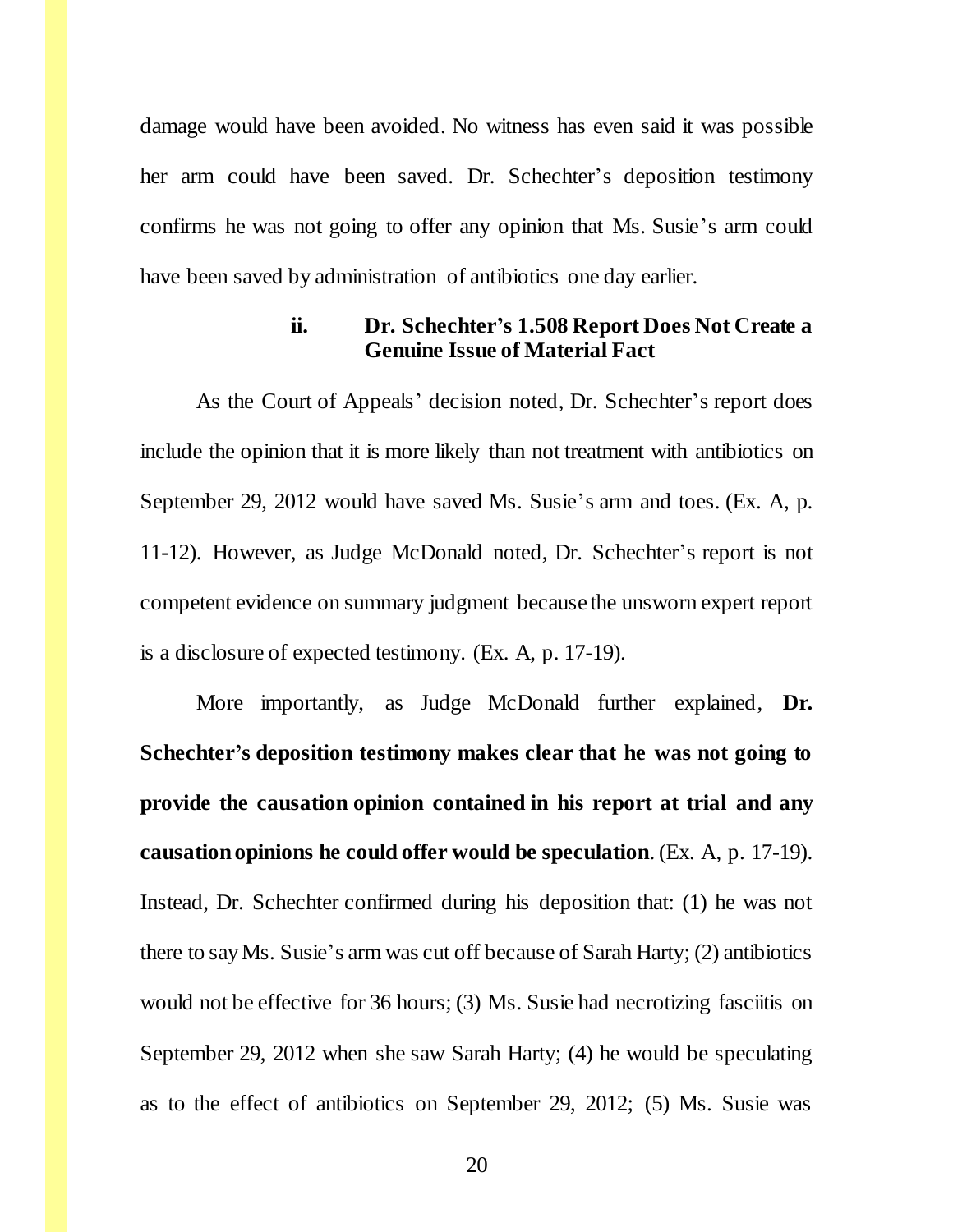suffering from septic shock and necrotizing fasciitis within 24 hours of seeing Sarah Harty; and (6) he would not give the causation opinion contained in his report even in response to leading questions from Plaintiffs' counsel. (App. 0394-95, 0416, 0421-23, 0427-28, 0444, 0451).

Dr. Schechter's report is also inadmissible hearsay. Iowa R. Evid. 5.801-5.802. Dr. Schechter's report was not signed under penalty of perjury. (App. 0087). The report was not drafted by Dr. Schechter as it repeatedly refers to him in the third-person. (App. 0082-87). Judge McDonald correctly noted that even an affidavit affirming Dr. Schechter's report would not be sufficient because it would violate the contradictory affidavit rule. (Ex. A, p. 18-19).

The majority opinion holds Defendants impliedly conceded that Dr. Schechter could testify to the opinions in his report because Defendants' summary judgment briefing argued that no new opinions may be offered beyond those in expert reports. The reference to Rule 1.508 reports in Defendants' briefing was in the context of establishing that no new, nondisclosed opinions from other experts, such as treaters, could save the causation case from summary judgment. As explained herein and in Defendants' briefing, the issue with Dr. Schechter is not that he failed to disclose a causation opinion in his report, the issue is that he refused to provide

21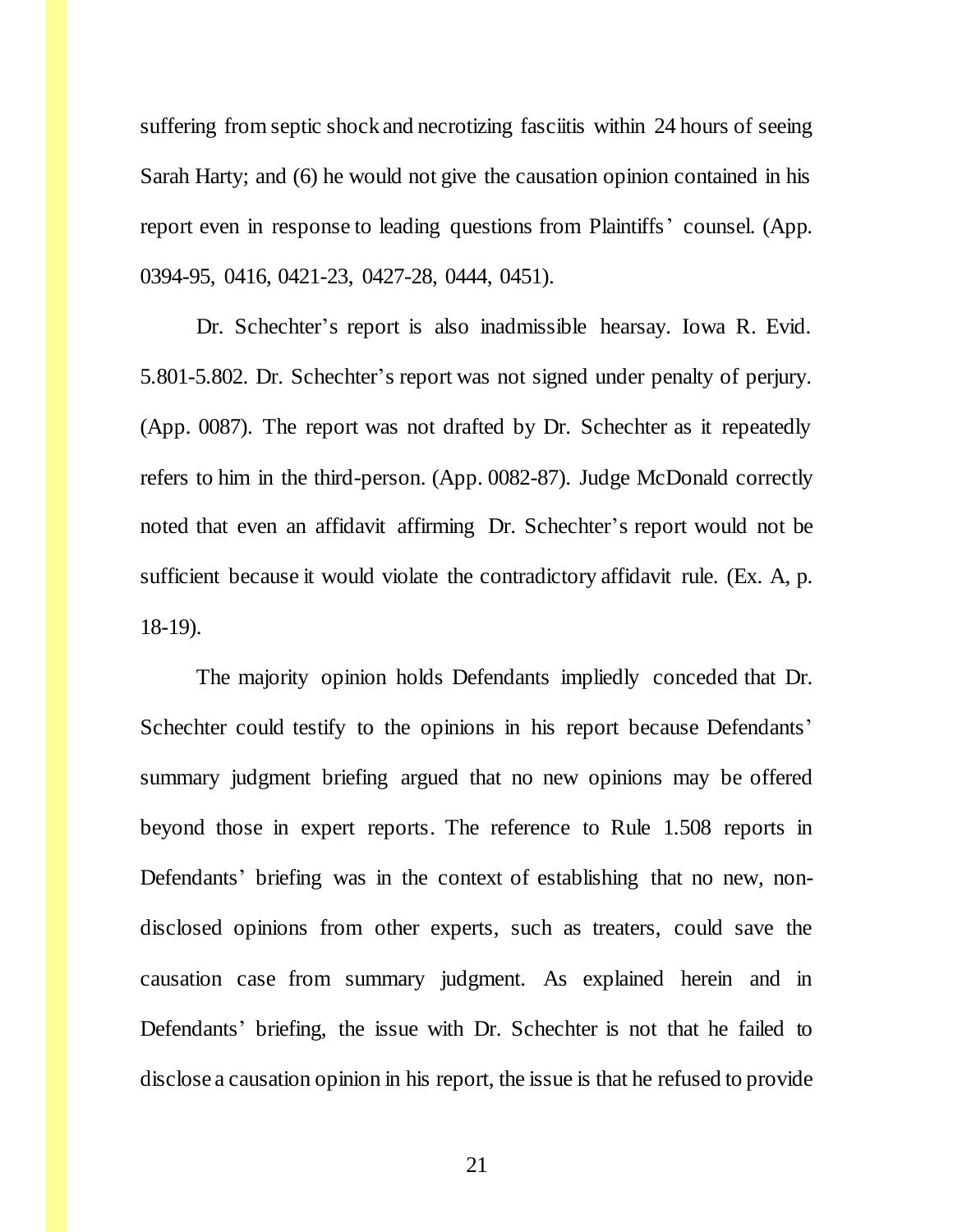those same opinions when asked under oath, confirmed under oath any causation opinions he has would be speculation, and the Rule 1.508 summary itself is not competent evidence on summary judgment<sup>4</sup>.

Dr. Schechter's report is inadmissible hearsay. Dr. Schechter's deposition testimony makes clear that he does not hold the causation opinion contained in his report. Dr. Schechter repeatedly confirmed any causation opinions would be speculative. Dr. Schechter's report does not create a fact issue.

### **c. The Testimony from Other Physicians Does Not Create a Genuine Issue of Material Fact on Causation**

The final basis upon which the Court of Appeals relied in finding Plaintiffs had sufficient causation evidence to generate a fact issue was testimony from other physicians. The Court of Appeals characterizes Dr. Lamptey, Dr. Rizk, and Dr. Vemuri's testimonies as supporting the proposition that "the type of bacteria infecting Sharon [Susie] could be treated with antibiotics, **if caught early enough.**" (Ex. A, p. 12) (emphasis added). The last clause of this statement from the Court of Appeals highlights the

l

<sup>4</sup> Iowa Rule of Civil Procedure 1.981(3) provides, in part: "The judgment sought shall be rendered forthwith if the pleadings, depositions, answers to interrogatories, and admissions on file, together with the affidavits, if any, show that there is no genuine issue as to any material fact…". The rule does not contemplate unsworn expert report as competent evidence to resist summary judgment. *See also* Exhibit A, p. 17-19.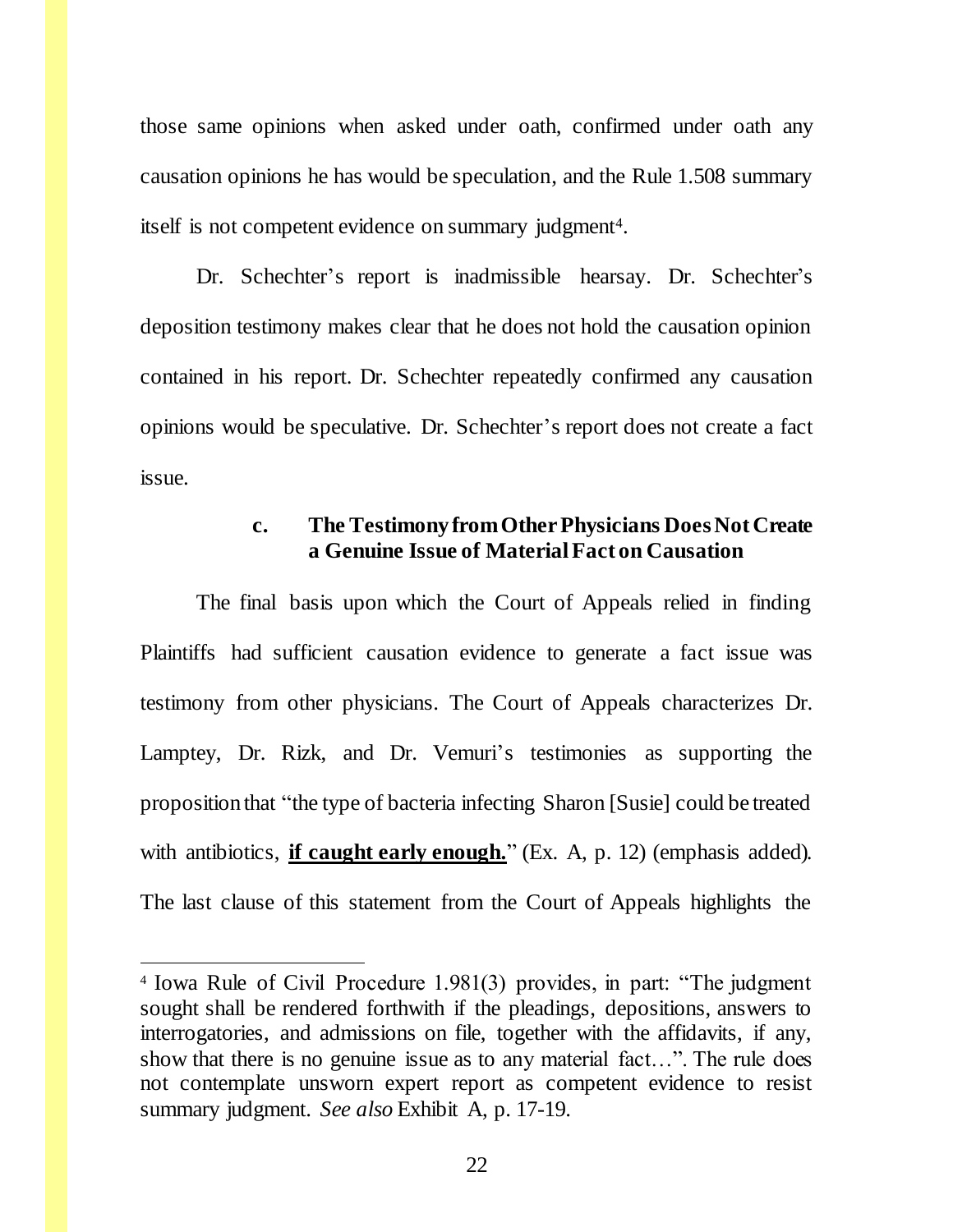problem with reliance on these other physicians to create a fact issue. No expert witness was going to opine that September 29, 2012 was "early enough" to prevent the harm. The only record testimony was that it would be speculation as the effect of antibiotics had they been given on September 29, 2012. The admissions from Dr. Schechter that it would take 36 hours for antibiotics to be effective and that Susie already had necrotizing fasciitis on September 29, 2012, only support the conclusion that antibiotics on September 29, 2012 would have made no difference. As Judge McDonald notes, general "earlier is better" testimony is insufficient to create a genuine issue of material fact, and the majority's holding conflicts with prior case law on this issue.

### **II. THE DISTRICT COURT CORRECTLY HELD THERE WAS INSUFFICIENT EVIDENCE OF LOSS OF CHANCE**

The Court of Appeals also overruled the district court's determination on the loss of chance issue, stating: "The Susies presented expert testimony to show Sharon's chance of a cure from necrotizing fasciitis was reduced due to defendants' actions. Additionally, Dr. Lamptey, Dr. Rizk, and Dr. Vemuri stated that the early administration of antibiotics could have slowed or stopped the progression of the bacterial infection in Sharon's arm." (Ex. A, p. 13-14). The Court of Appeals does not cite to the record to support these statements. No expert testified Ms. Susie had any chance **for a cure** from necrotizing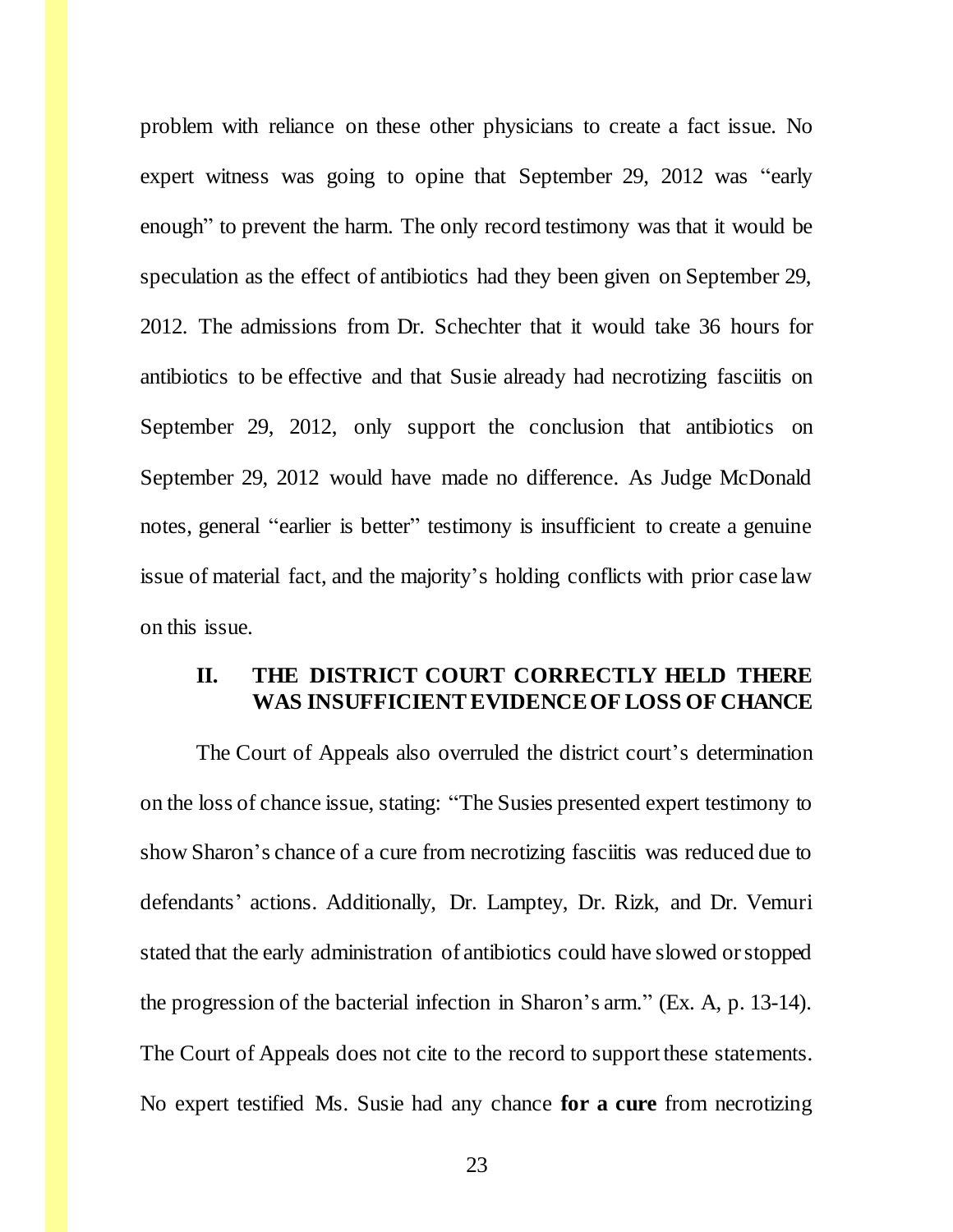fasciitis on September 29, 2012.<sup>5</sup> None of the treating physicians opined that antibiotics on September 29, 2012 could have slowed or stopped the progression of infection in this case.

If there was in fact a chance of saving Ms. Susie's arm with antibiotics on September 29, 2012, a conclusion unsupported by evidence, the jury nonetheless would have no testimony from which they could determine what the chance was. No witness has been willing to testify that it was even **possible** that Ms. Susie's arm would have been saved with antibiotics on September 29, 2012. Any finding of percentage of loss of chance would be based on pure speculation. Speculation is insufficient to support a submissible case to the jury. *Hlubek v. Pelecky,* 701 N.W.2d 93, 96 (Iowa 2005).

The jury instructions regarding loss of chance in Iowa instruct the jury that the loss of chance "is measured by the difference between the chance of [keeping the arm] if treatment had been given at the earlier time, and the chance of [keeping the arm]" after the delay in treatment. Iowa Civ. Jury Inst.

l

<sup>&</sup>lt;sup>5</sup> Dr. Schechter gave the convoluted response, addressed in detail on page 17 above, that there was a possibility that early (how early?) intervention could have "**potentially averted some tissue loss**." He did not opine there was any chance **for a cure**. Of course, he also testified his opinions regarding the effects of antibiotics were speculation.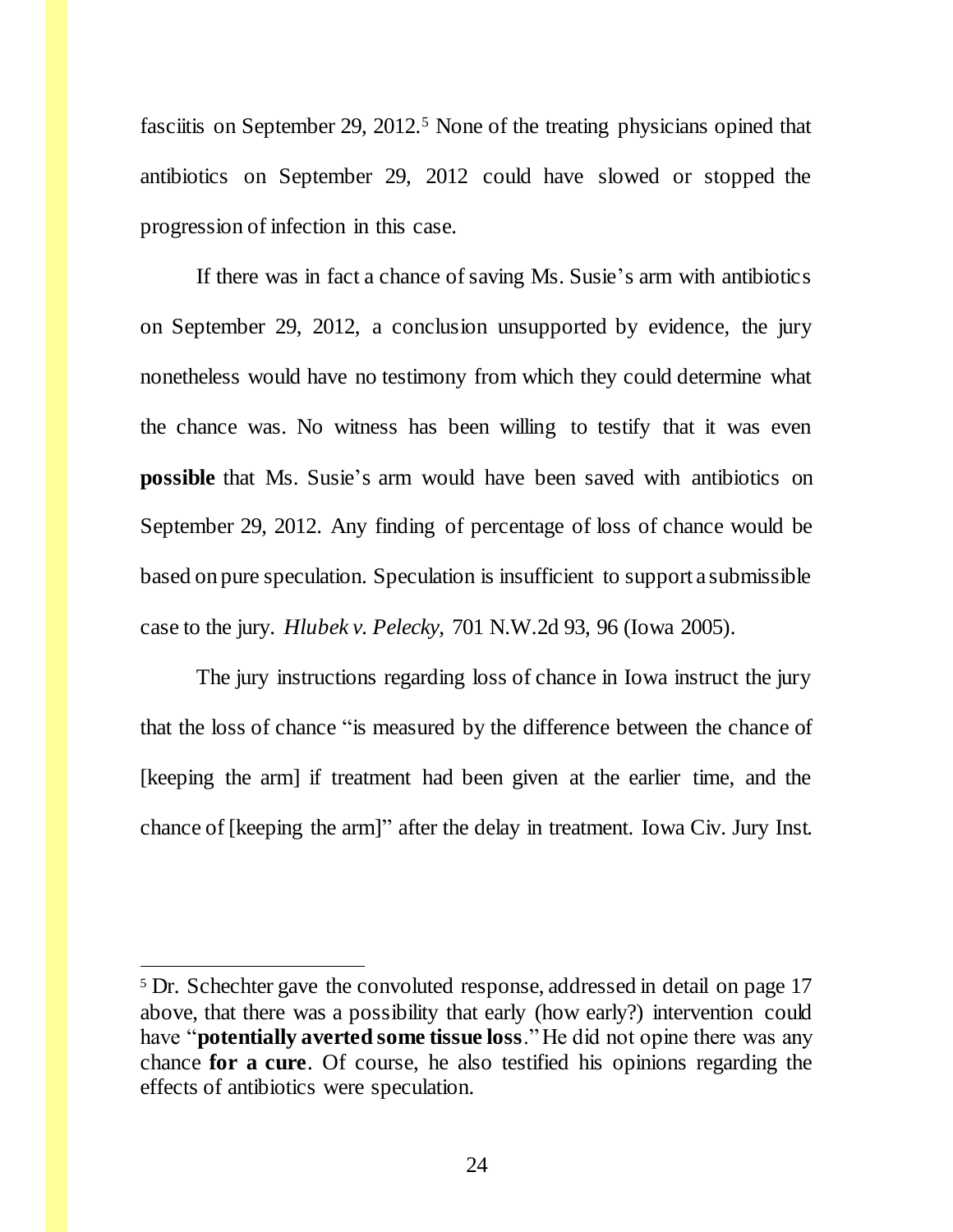200.39. But **no witness has opined what the chance of keeping the arm was, if any, if antibiotic treatment had been given at the earlier time**.

The jury would have to pull a percentage out of the ether to find in favor of Plaintiffs on this theory.<sup>6</sup> The jury cannot determine what the chance of keeping the arm was had antibiotics been administered on September 29, 2012 without expert testimony. No expert testimony provides any guidance on that question. Instead, the admissions from Dr. Schechter, combined with the other

 $\overline{a}$ <sup>6</sup> *Mead v. Adrian*, 670 N.W.2d 174 n. 5 (Iowa 2003), relied upon by the Court of Appeals, states:

Dr. Adrian argued to the district court that in order to sustain a recovery for lost chance of survival there must be expert testimony concerning the probability of survival expressed as a percentage. We believe that when the claim is submitted as an alternative to ordinary wrongful-death damages it is unrealistic to require a claimant who is arguing that it is more probable than not that death resulted from the defendant's negligence to also present evidence that the probability of survival was in fact some lesser percentage. The jury must determine the amount of proportionate reduction based on all of the evidence in the case.

Defendant submits it is not clear what evidence supports a loss of chance case if a claimant is "not required to also present evidence that the probability of survival was in fact some lesser percentage." Regardless, a loss of chance claim necessarily requires the jury to determine the percentage lost, consistent with the jury instructions on loss of chance and Justice Cady's concurrence in *Mead*. Neither the evidence supporting the loss of chance claim nor the jury's determination as to what percentage chance was lost in *Mead* are set forth in the opinion so it is impossible to analyze the issue in detail. However, it is unclear how in a complex medical negligence case the jury could determine the percent of chance was lost without an expert opinion as to what percentage of chance was lost, providing at least a range of percentages, or providing some other basis from which the jury could determine the loss of chance question **without the jury speculating** as to what the loss of chance was.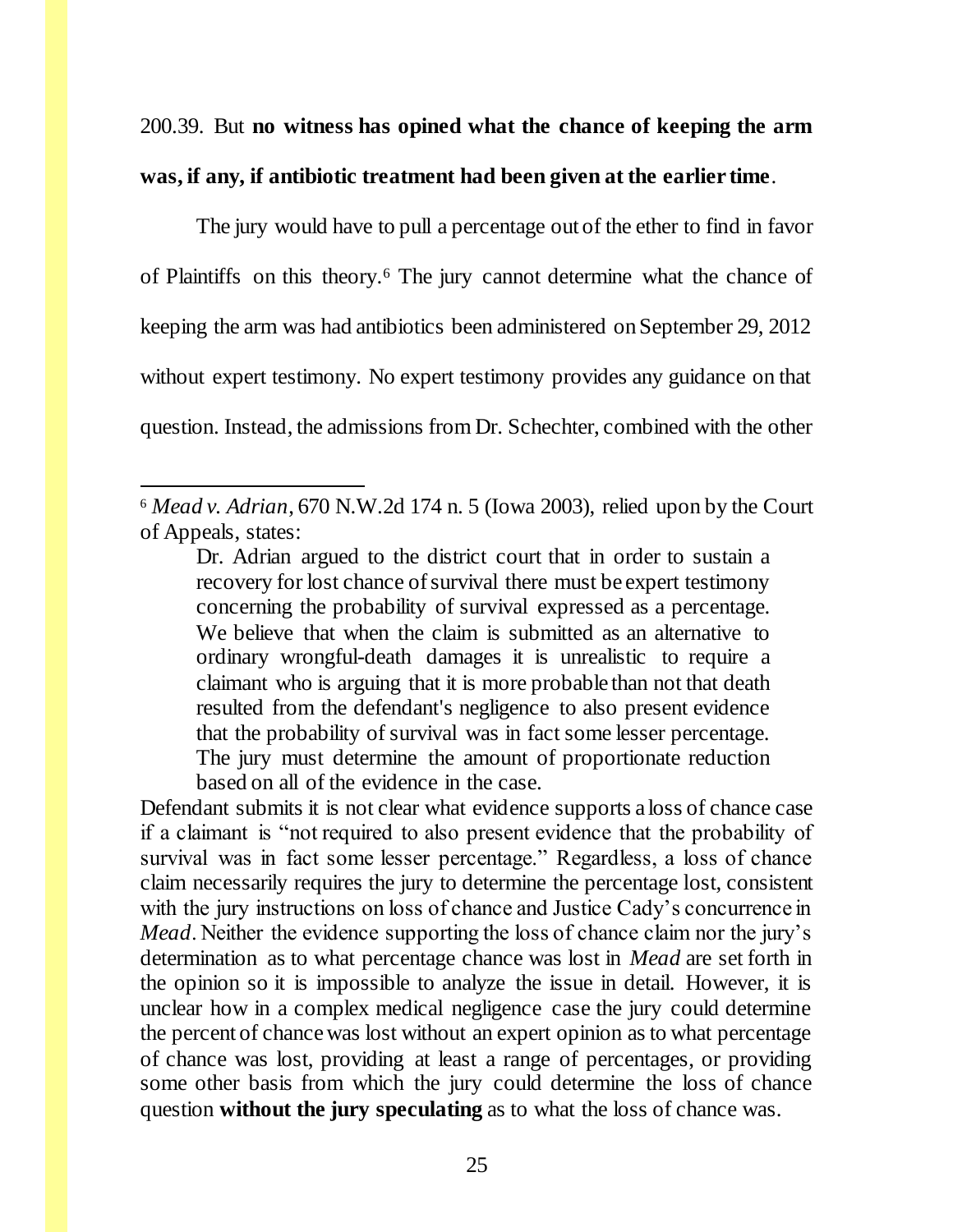expert testimony in the record, establish that antibiotics 24 hours earlier would not have made any difference.

Plaintiffs also did not timely disclose any loss of chance evidence. There were no disclosures as to what chance was lost, or as to what damage the chance has been lost. No expert report discussed loss of chance.

No expert witnesses provided any testimony Ms. Susie lost any chance to preserve her arm, nor did they provide any testimony about what that chance was. As Judge McDonald concluded: "there is no non-speculative opinion or other evidence in the record from which a jury could infer that if the defendants had done something different on the day Susie presented at the urgent care clinic, the harm could have been avoided." (Ex. A, p. 24).

#### **CONCLUSION**

The District Court correctly granted summary judgment on all of Plaintiffs' claims. At best, Plaintiffs' expert can speculate on the effect of antibiotics on September 29, 2012. Speculation is insufficient to generate a jury question on causation. The testimony Plaintiffs' expert actually provided supports the conclusion that failing to give antibiotics on September 29, 2012 had no effect on the outcome. The Court of Appeals' determinations that sufficient expert evidence on causation exists to generate a fact question and that speculation is sufficient to generate a fact question conflicts with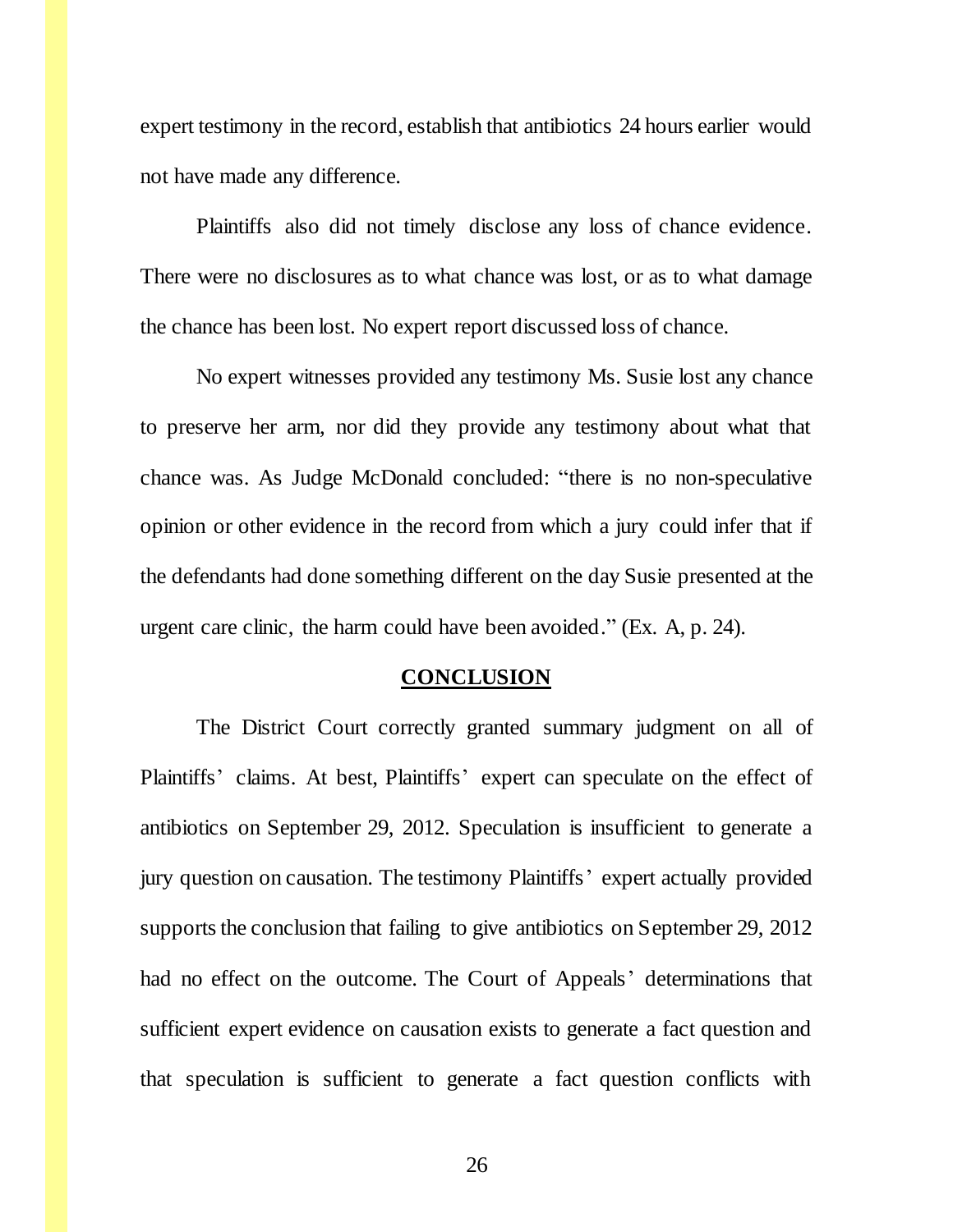voluminous precedent on these important matters, and Defendants respectfully request this Court grant this application for further review.

Respectfully submitted,

*/s/ Kellen Bubach* Jack Hilmes Erik Bergeland Kellen Bubach FINLEY LAW FIRM, P.C. 699 Walnut Street, 1700 Hub Tower Des Moines, IA 50309 Tel No.: (515)288-0145 Fax No.: (515)288-2724 [jhilmes@finleylaw.com](mailto:jhilmes@finleylaw.com) [ebergeland@finleylaw.com](mailto:ebergeland@finleylaw.com) [kbubach@finleylaw.com](mailto:kbubach@finleylaw.com) ATTORNEYS FOR DEFENDANTS/ APPELLEES